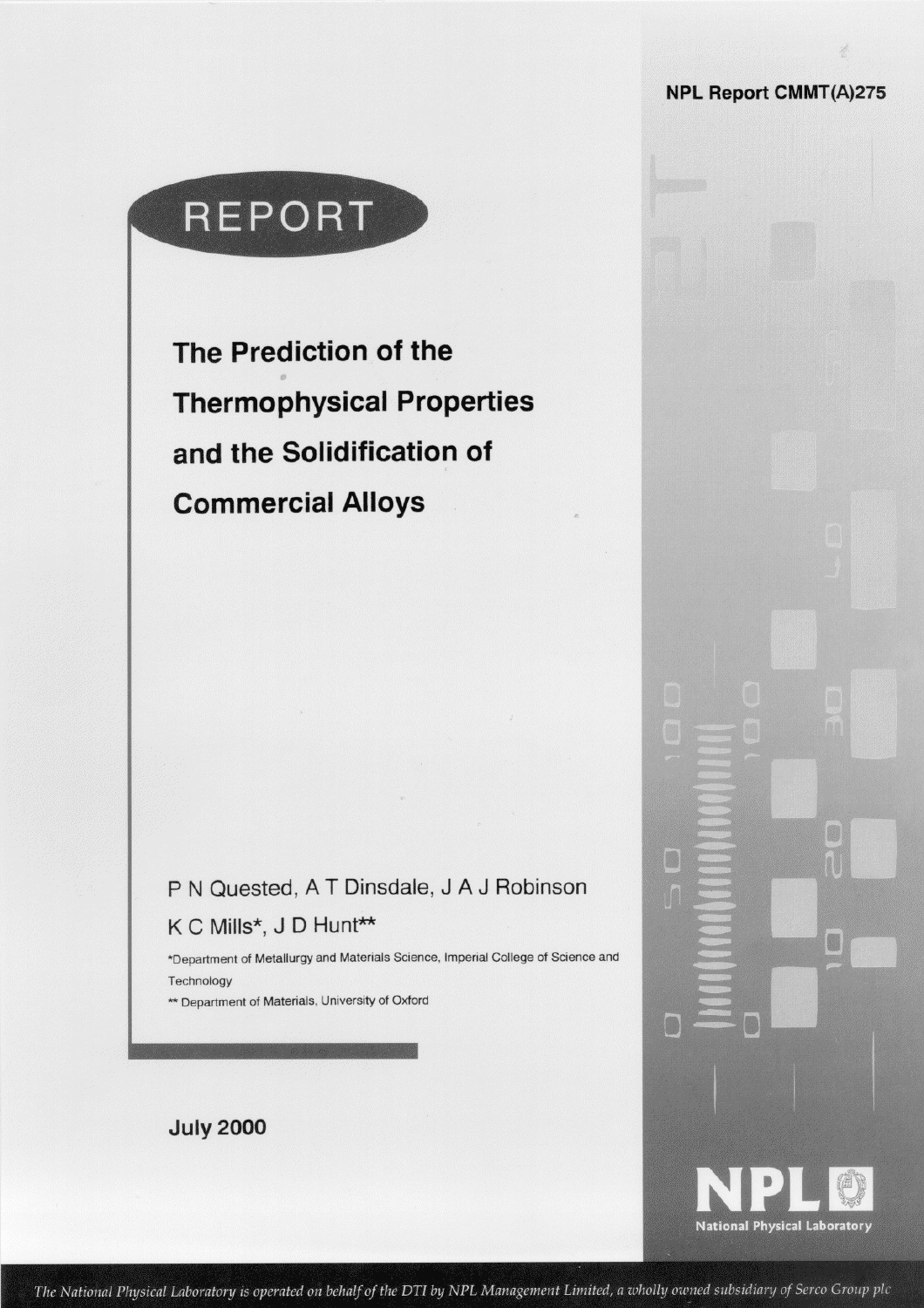#### **THE PREDICTION OF THE THERMOPHYSICAL PROPERTIES AND THE SOLIDIFICATION PATH OF COMMERCIAL ALLOYS**

P N Quested, A T Dinsdale, J A J Robinson Centre for Materials Measurement and Technology, National Physical Laboratory, Teddington, Middlesex

K C Mills

Department of Metallurgy and Materials Science Imperial College of Science and Technology Prince Consort Road, London SW7 2BP

and

J D Hunt Department of Materials, University of Oxford, Oxford OX1 3PH

#### **ABSTRACT**

The behaviour of the multicomponent alloys used by industry can often be quite complex. For example during solidification the chemical composition of the liquid phase may vary considerably. A knowledge of the way in which variations of composition affect thermophysical properties can help industry to avoid any harmful side effects and may also act as a valuable aid to process optimisation. It is, however, expensive to provide all the required data by direct measurement, especially in cases where the industrial liquid is highly corrosive or dangerous to handle in a laboratory environment.

A number of models have been developed to estimate the enthalpies, heat capacities, densities, viscosities, thermal and electrical conductivities of multicomponent, commercial alloys in the solid and liquid states. Many of these have been reviewed here and some of the estimated values compared with measured values for the properties of various commercial alloys.

The report also includes, as an appendix, a review of experimental and numerical methods for determining the solidification path in commercial alloys provided by Dr J D Hunt.

The report is intended to be used in conjunction with Virtual Measurement System software developed at NPL to provide key information to engineers and metallurgists concerned with the solidification of commercial alloys. The tools, based on the models described in this report combined with critically assessed data developed and compiled at NPL over the years, are being validated simultaneously via a programme of measurement on specific materials chosen such that they are representative of those used by industry.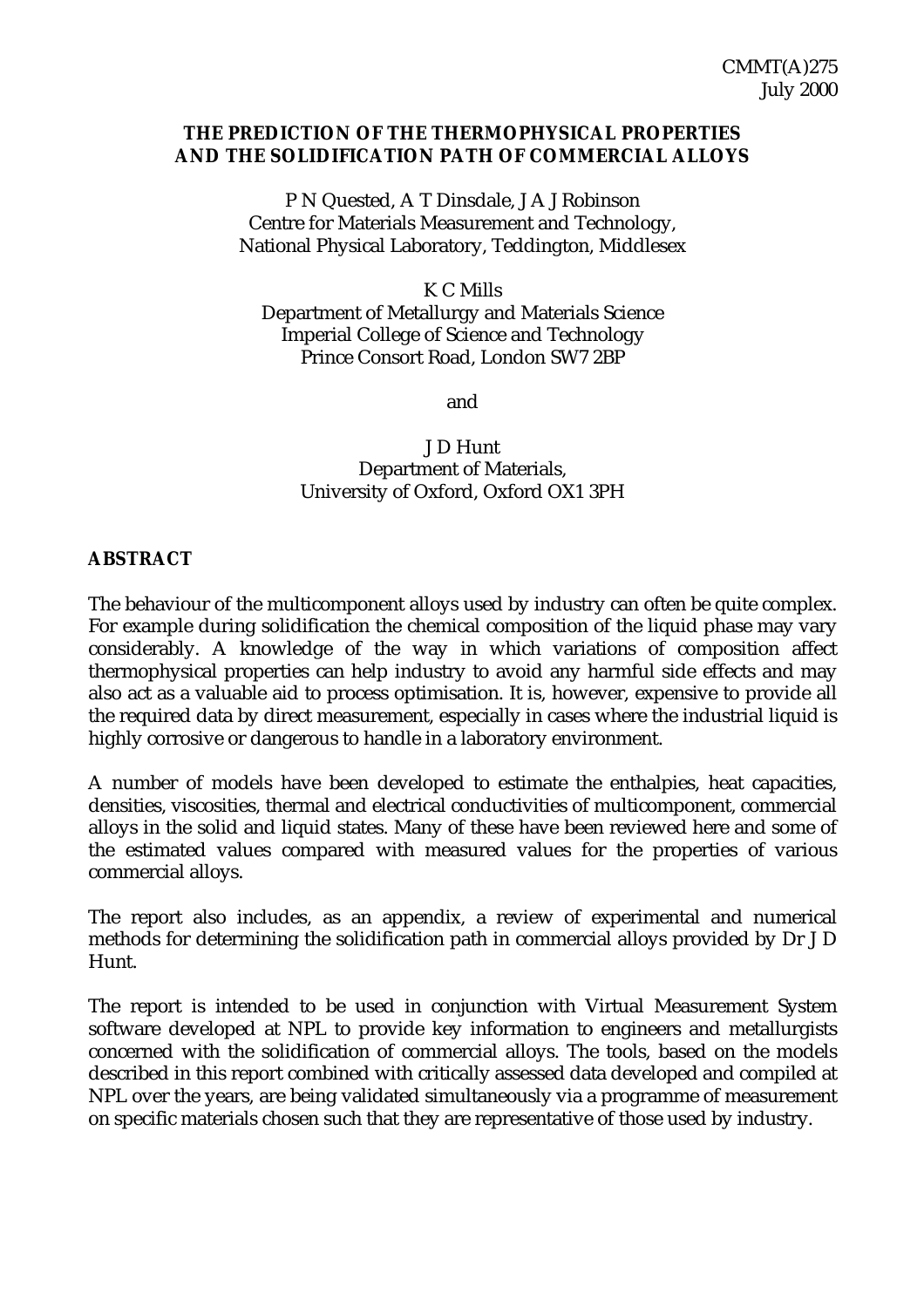## NPL Report CMMT(A)275

© Crown Copyright 2000 Reproduced by permision of the Controller of HMSO

ISSN 1361-4061

## Centre for Materials Measurement and Technology National Physical Laboratory Teddington Middlesex TW11 0LW

Extracts from this report may be reproduced provided the source is acknowledged and the extract is not taken out of context.

Approved on behalf of the Managing Director, NPL, by Dr C Lea, Head, Centre for Materials Measurement and Technology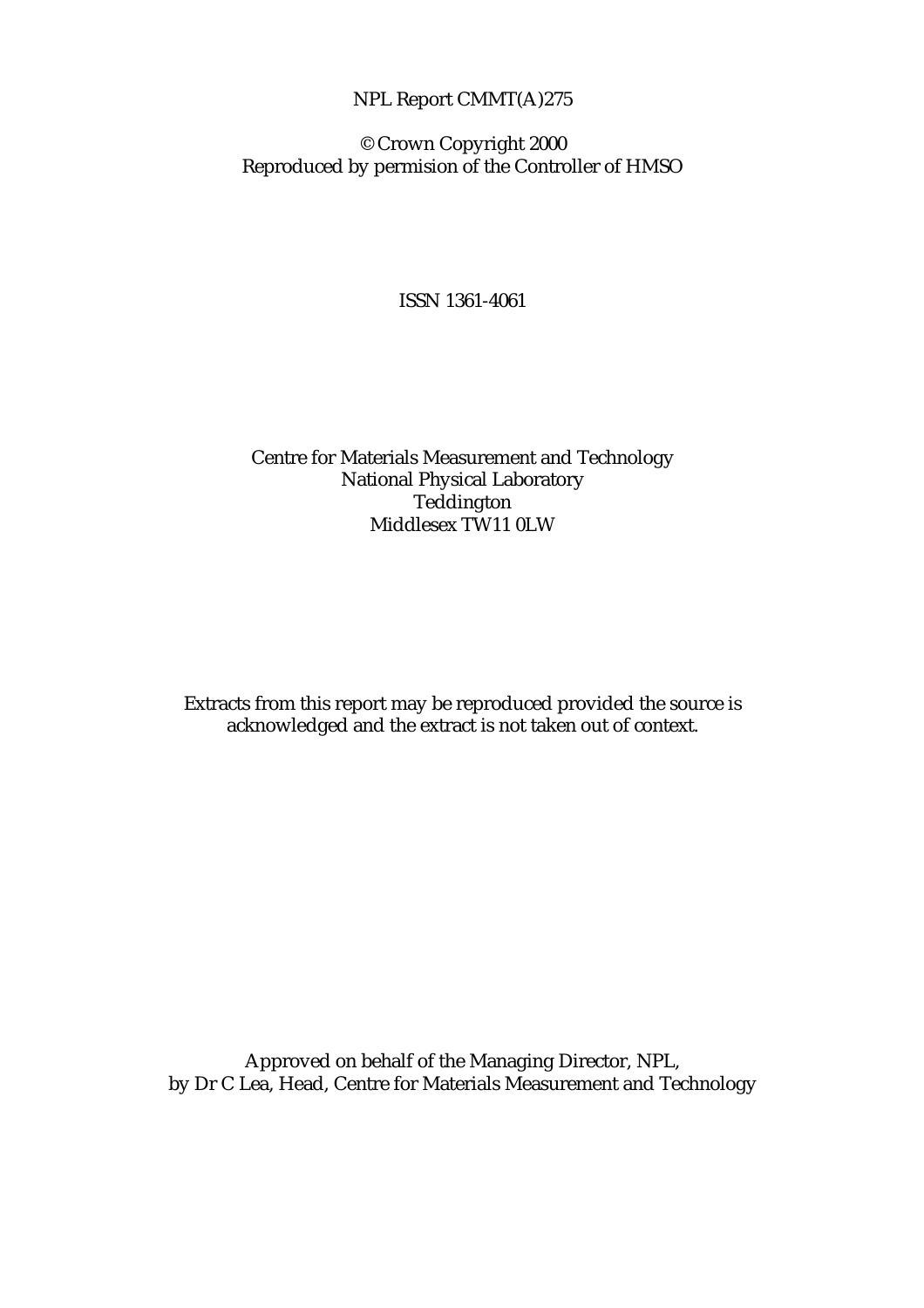## **1 INTRODUCTION**

Over the last two decades mathematical modelling has become an established tool for improving both process control and product quality. These models have been applied to a wide variety of processes and industries such as the casting and foundry production, steelmaking, secondary refining of non-ferrous metals, welding, spray forming dip coating, metallic powder and ribbon production. Model development has evolved to the point where one of the prime requirements at the present time is for accurate physical property data for the commercial alloys involved in these processes. Data are required for the factors affecting the fluid flow and heat transfer in the process ie density, viscosity, surface tension, enthalpy, heat capacity, thermal conductivity, thermal diffusivity. The absence of reliable data for commercial alloys reflects the difficulties encountered in obtaining accurate values for these properties at high temperatures; for instance Vida and Guthrie [89iid/gut] have shown that the reported viscosities of pure iron and aluminium vary by ±50% and ±l00% around the mean. Even greater uncertainties would be expected with commercial alloys which are subject to segregation, and the presence of non-metallic inclusions etc.. The Department of Trade and Industry has recognised this need for accurate thermophysical property data for commercial materials and has funded research programmes to develop methods necessary to provide this information [95que/mil].

Industry frequently needs to react quickly to combat specific problems in process control or product quality. Even when experimental methods are available the production of accurate data is frequently time-consuming. Consequently, there is a need for the development of mathematical models to predict the thermophysical properties of alloys from their chemical composition and melting range, since frequently this is the only information available. However, accurate values may only be estimated if the data used in the model is based on reliable, traceable values for the material. Consequently a threepronged approach has been adopted:

- (i) accurate measurement of thermophysical properties
- (ii) critical evaluation of literature data and
- (iii) the development of estimation routines based on accurate property data from (i) and (ii)

Since many process models involve the solidification of liquid metals, it is necessary to estimate values for the solid, liquid and 'mushy' phases. It would also be advantageous if such a model had universal application ie it could be applied to a wide range of alloys spanning from aluminium alloys to steels.

This report describes the various models which have been developed to estimate heat capacities, enthalpies, densities, viscosities, surface tension and thermal and electrical conductivities.

In order to obtain accurate estimated values it is necessary to use accurate information for the thermophysical properties of alloys in the development of the model. Consequently, property values obtained in the parallel measurement programme have been used for the purpose [95que/mil, 95que].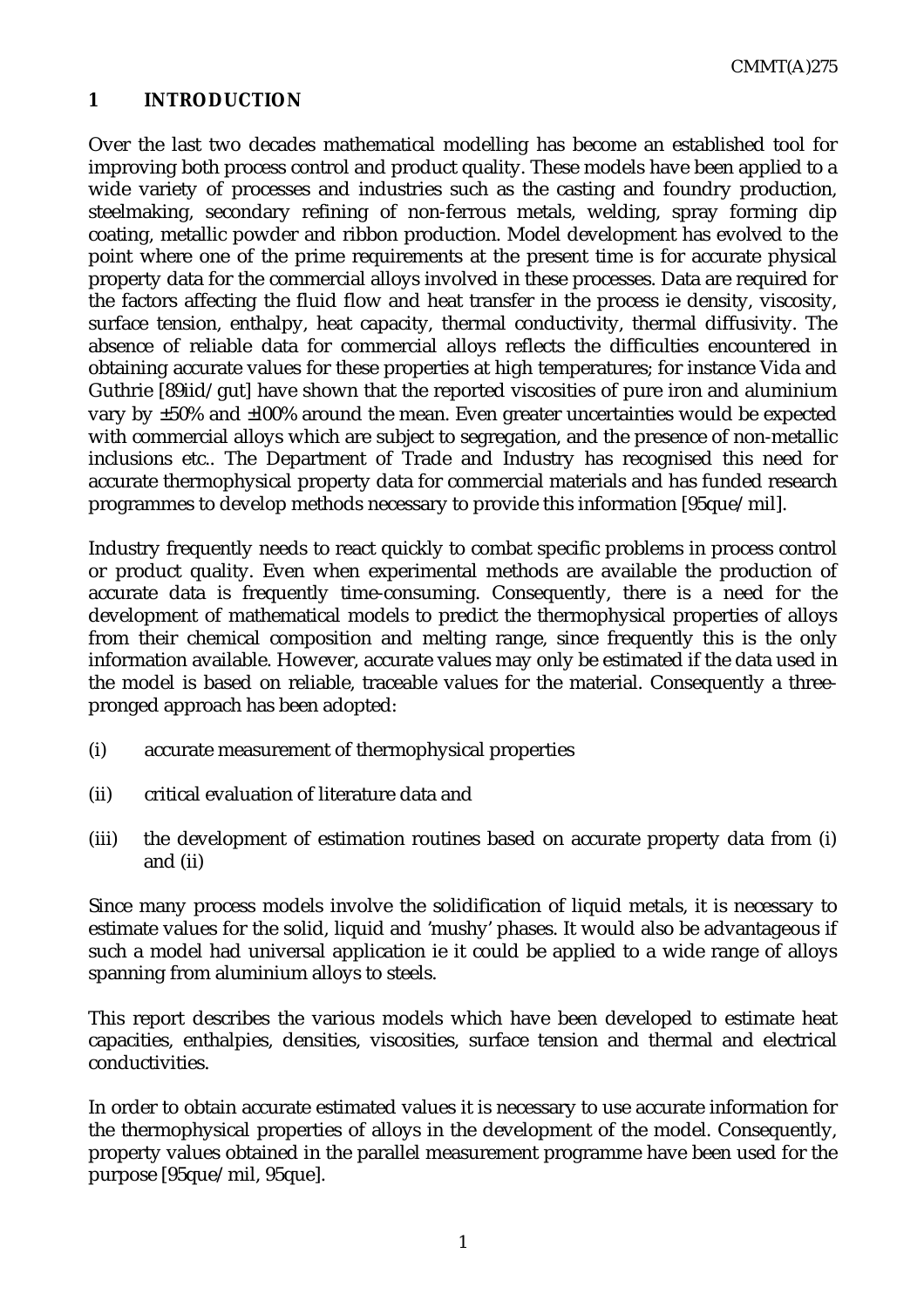## **2 GENERAL DESCRIPTION OF MODELS**

Most methods for estimating thermophysical properties use as a starting point well defined standard reference data for the pure elements.

The following reference sources in Table 1 have also been used in this development of models.

#### Table 1

#### Data sources used in model development

| Property                | Pure elements                           | <b>Commercial alloys</b>                                  |
|-------------------------|-----------------------------------------|-----------------------------------------------------------|
| Heat capacity, enthalpy | $[93kub/alc]$ [91din]                   | $[95$ que]                                                |
| Density                 | $[80 \text{tur}]$ $[89 \text{iid/gut}]$ | $[95que]$ [74stu]                                         |
| <b>Viscosity</b>        | [89iid/gut] $[88kaw/shi]$               | $[95$ que]                                                |
| Thermal and             | $[89\text{i}id/gut]$ $[34\text{mot}]$   | $[70 \text{tou} / \text{pow}]$ , $[60 \text{pow}]$ ,      |
| electrical conductivity | $[96\text{mil/kee}]$                    | $[88bog/ho]$ , $[93bog/des]$ ,                            |
|                         |                                         | $[87\text{fil}/\text{roc}]$ $[89\text{fil}/\text{roc}]$ , |
|                         |                                         | $[71$ lud/sch]                                            |

Such data for the elements will differ from one phase to another and will also vary as a function of temperature. Therefore, for example, the molar volume of pure Fe will differ according to whether the phase in question is the bcc phase (ferrite), the fcc phase (austenite) or liquid.

The variation of a particular property with temperature is often different from one property to another although it will often involve some power series expression to allow interpolation and extrapolation.

The general form of the composition dependence can be expressed as:

$$
\Omega^p = \Omega_1^p x_1 + \Omega_2^p x_2 + \Omega_3^p x_3 + \dots + \Omega_{ideal}^p + \Omega_{excess}^p
$$
 (1)

where  $\Omega^p$  represents the property  $\Omega$  of phase p for the composition  $(x_1, x_2, x_3, \ldots)$  usually expressed in terms of mole fraction. The property  $\Omega_i^p$  is the value of the property for the pure element i. For a number of properties eg heat capacity, this may be sufficient to provide an acceptable estimate of the property in the multicomponent system especially if the experimental data are sparse or of limited accuracy. For other properties where experimental data are available it may be appropriate to add a corrected term to compensate for the effect of any interaction between the elements on the property. This may contain a theoretical component eg for the molar Gibbs energy.

This approach requires that data are available for each property for each element for all the phases in which a given element can dissolve. Furthermore these data must be available for a wide range of temperatures. In the case of iron, for example, it is necessary that volumetric data are available for the austenite, ferrite and liquid phases even for temperatures where the phase in question is not stable for pure Fe. An example of this is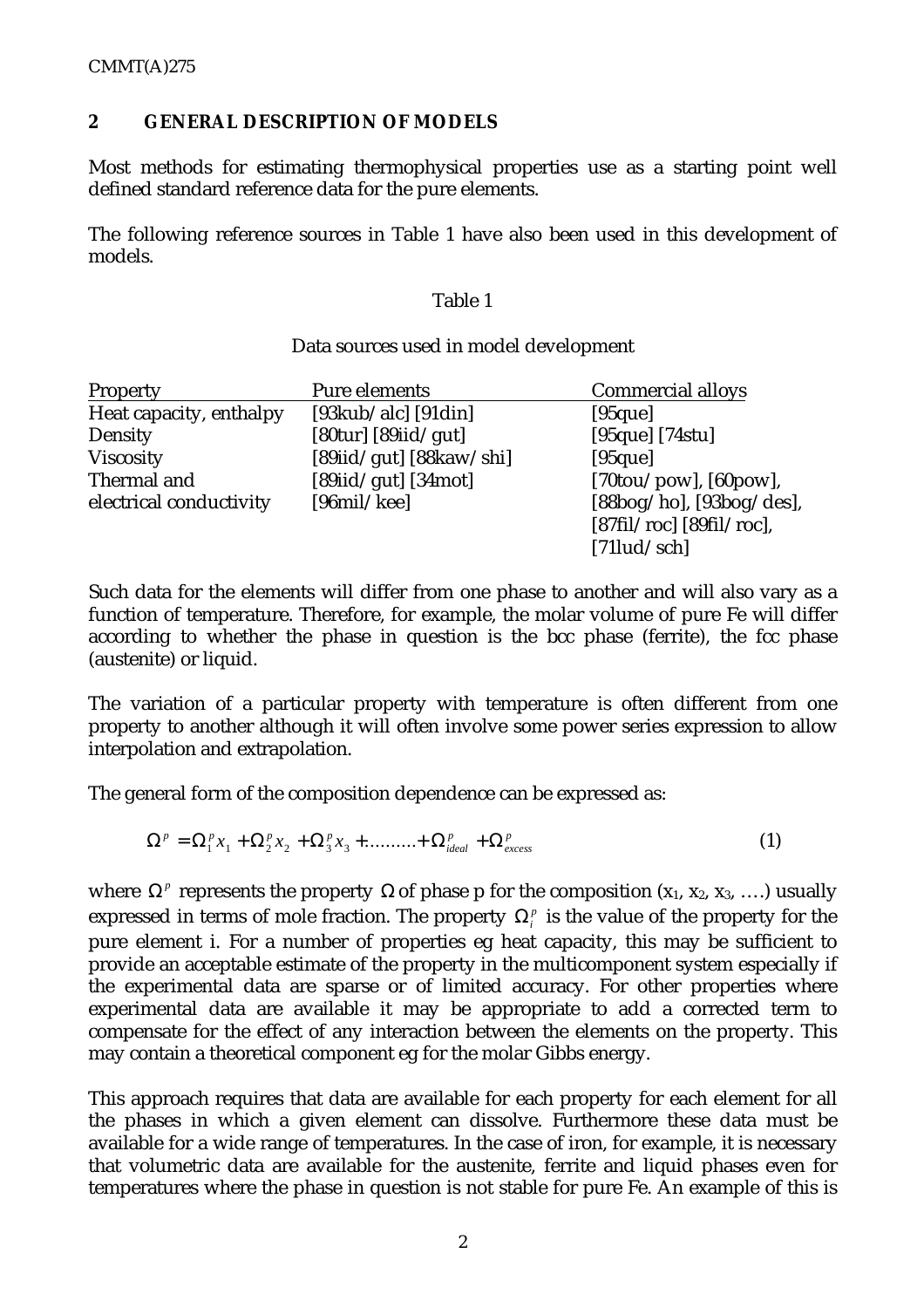where data for fcc Fe is required at relatively low temperatures to model the variation of molar volume data of aluminium alloys.

A more complicated example of this occurs where data would be required for an element in a phase in which it is never stable. For example, silicon will dissolve to a limited degree in aluminium. To model the molar volume of aluminium-silicon fcc alloys it is necessary to use data for fcc silicon even though pure silicon never forms in that structure. Often it is possible to assume that the data for one phase of an element is identical to that for the stable phase eg it may be a reasonable assumption that the molar volume of fcc silicon is the same as that for the stable diamond structure. For other properties eg enthalpy this assumption could be quite wrong. The derivation of data for unstable and metastable phases of elements has been studied in great detail for thermodynamic properties and good standard reference data are available (91din).

#### **3 ESTIMATION OF HEAT, CAPACITIES, ENTHALPIES**

The temperature dependence of heat capacities of most elements can usually be satisfactorily expressed in the form shown in Equation 2 where a, b, c and d are constants, T is the temperature in kelvins.

$$
C_p = a + bT + cT^2 + \frac{d}{T^2} \tag{2}
$$

Often it is convenient to use a number of such expressions for a particular element each valid over a particular temperature range.

Values a, b, c and d for a multicomponent alloy can be obtained from Equations 3-6

$$
a = a_1x_1 + a_2x_2 + a_3x_3 \tag{3}
$$

$$
b = b_1x_1 + b_2x_2 + b_3x_3 \tag{4}
$$

$$
c = c_1 x_1 + c_2 x_2 + c_3 x_3 \tag{5}
$$

$$
d = d_1x_1 + d_2x_2 + d_3x_3 \tag{6}
$$

The enthalpy  $(H_T-H_{298})$  can be calculated using Equation 7

$$
H_T - H_{298} = \int_{298}^{T} C_p dT = a(T - 298) + \frac{b}{2} (T^2 - 298^2) + \frac{c}{3} (T^3 - 298^3) - d \left( \frac{1}{T} - \frac{1}{298} \right)
$$
(7)

For certain elements which have appreciable contributions arising from magnetic interactions eg Fe, Ni, Co it is generally more accurate to apply equations (3) to (7) to the hypothetical paramagnetic form and to apply a separate magnetic contribution to the thermodynamic properties depending on whether the phase at the composition and temperature of interest is paramagnetic, ferromagnetic or antiferromagnetic.

As a first approximation the enthalpy of fusion  $(\Delta H_{fus})$  may be estimated from the entropy of fusion ( $\Delta S_{fus}$ ) as shown in Equations 8 and 9 where T<sub>liq</sub> is the liquidus temperature

$$
\Delta S^{\text{fus}} = X_1 \Delta \overline{S}_1^{\text{fus}} + X_2 \Delta \overline{S}_2^{\text{fus}} + X_3 \Delta \overline{S}_3^{\text{fus}} + \dots \tag{8}
$$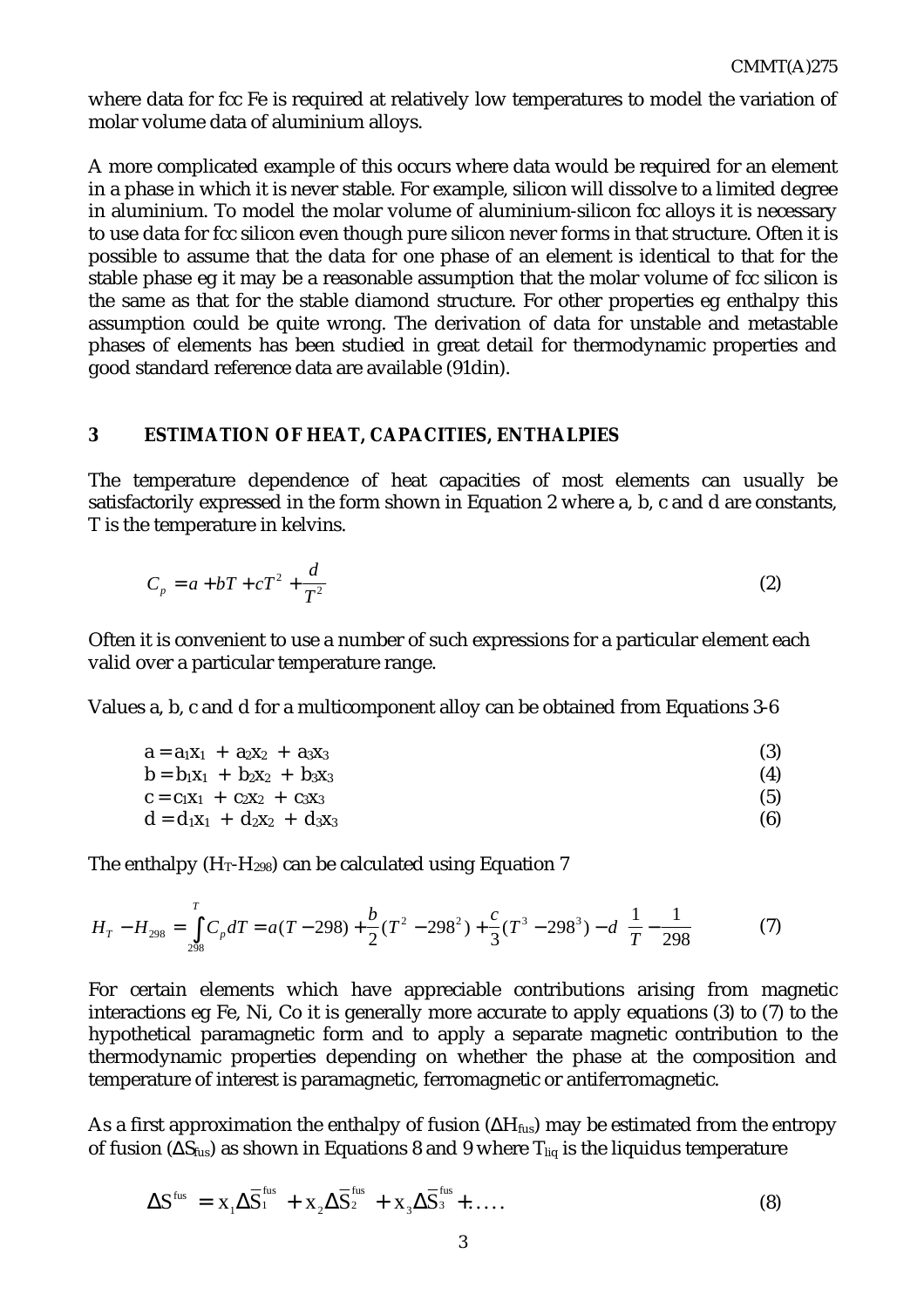$$
\Delta H^{\rm fus} = T_{\rm liq} \Delta S^{\rm fus} \tag{9}
$$

Using this approximation, values for the enthalpy of liquid alloys may be calculated from Equation 10 where sol and l denote the solid and liquid phases, respectively.

$$
(H_T - H_{298}) = Cp_{\text{alloy}}^{\text{sol}}(T_{\text{liq}} - 298) + T_{\text{liq}}\Delta S_{\text{alloy}}^{\text{fus}} + Cp_{\text{alloy}}^{\text{l}}(T - T_{\text{liq}})
$$
(10)

However this approach will not work well for alloys where there are appreciable enthalpies of mixing in the liquids or solid phases. Also this method will not provide information about the variation of liquidus and solidus temperature with composition or details of the enthalpy release as a function of temperature. For these cases a more rigorous thermochemical phase equilibrium approach is to be preferred.

It has been found that the predicted values of Cp and  $(H_T-H_{298})$  are typically within 2% of measured values for a wide variety of alloys. However, the model predicts neither the occurrence of phase transitions nor the enthalpies associated with these transitions. It can be seen from Figure 1 that predicted values are in excellent agreement with measured values. Overall enthalpy  $(H_T-H_{298})$  values for liquid aluminium bronze were also in excellent agreement with measured values.



Figure 1 Heat capacity of  $AI + Si$  alloy as function of temperature; The symbols indicate measured values, the solid curve indicates estimated values.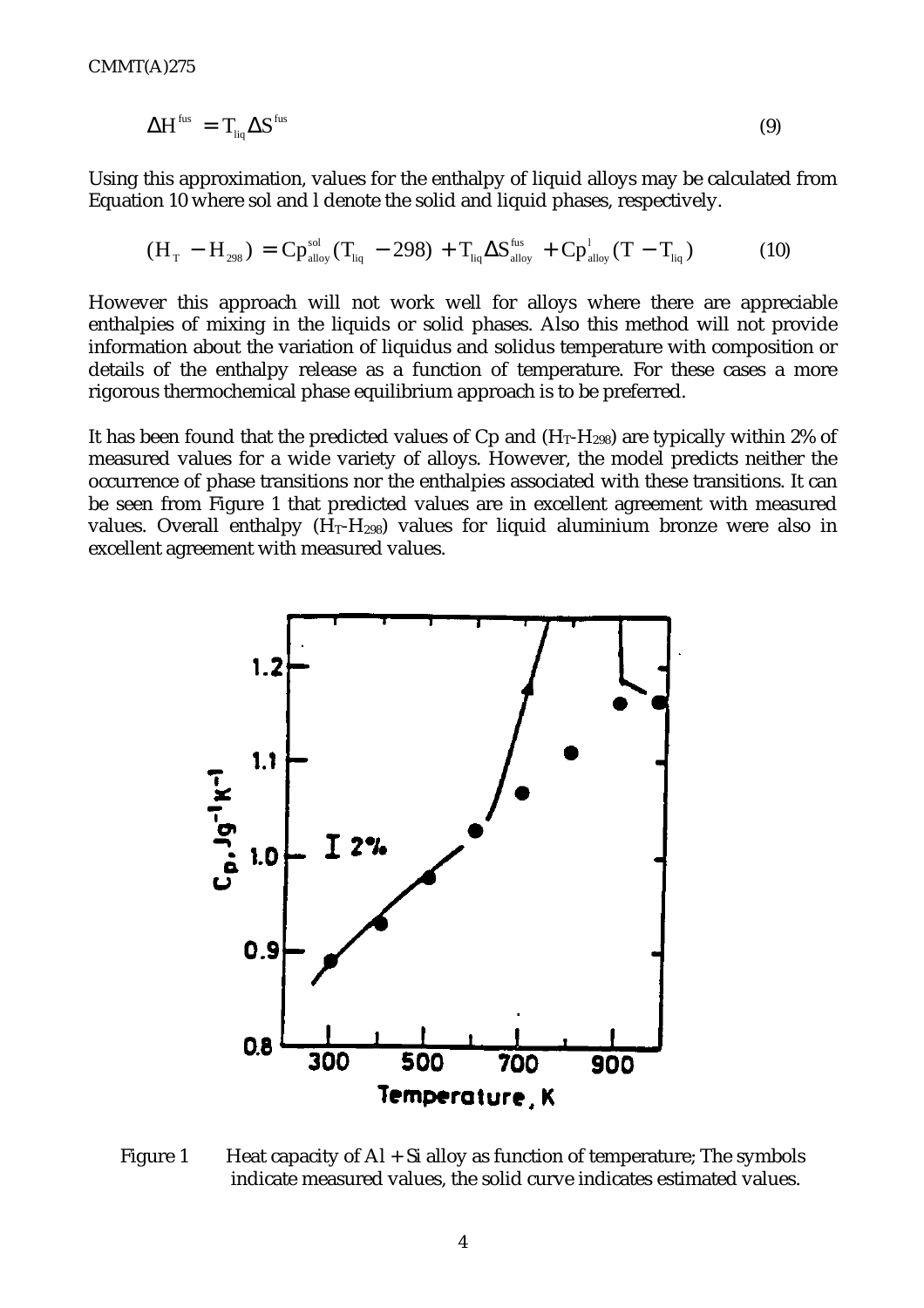## **4 PHASE EQUILIBRIUM APPROACH**

During a solidification process a number of different phases may be present at any one time eg the liquid and one or more crystalline phases. The simplest approach to model the process is to assume that the system is in chemical equilibrium which can be computed provided the required thermodynamic data are available. Under certain conditions it may be more appropriate to consider other models for the solidification to allow for the different rates of chemical diffusion between the various elements in the different phases (cf the appendix).

For a pure element solidification takes place at a single temperature and the enthalpy of fusion ie the amount of heat necessary to melt the material, is simply the difference in enthalpy between the liquid and crystalline phases at that temperature. In general for an alloy with more that one element solidification will occur over a range of temperatures ie between the liquidus temperature when the first solid appear to the solidus temperature when the last liquid disappears. The enthalpy of fusion for such an alloy could, in principle, be viewed in two different ways

- a) as the amount of heat required to transform a solid sample at the solidus temperature to a liquid state at the liquidus temperature ie the amount of heat required to melt a material or
- b) as the difference in enthalpy between the pure liquid phase and the mixture of solid phases at a single temperature ie an isothermal enthalpy of fusion. The choice of this temperature is, to some, extent, arbitrary but could for example, be the liquidus temperature, the solidus temperature or some temperature between the solidus and liquidus temperatures where the appropriate enthalpy curves are extrapolated as necessary. This is illustrated in Figure 2. The enthalpy of fusion will differ slightly according to the chosen temperature ie there is no definitive value for the enthalpy of fusion for a material which melts over a range of temperatures.

As indicated in Figure 2 the details of the enthalpy release with temperature during solidification is complicated and this is even more evident in figure 3 which shows the calculated heat capacity (ie the gradient of the enthalpy curve) over that same temperature range. This heat capacity is made up firstly from the contributions arising from the pure phases themselves ie the heat capacity in the level sections either side of the freezing range and secondly as a result of the heat absorbed or given out associated with the gradual change from the solid state to the liquid state.

Some of the thermophysical properties of the system in this case can be calculated as simply the sum of the properties of the individual phases eg volume while other properties may depend on the detailed microstructure of the material eg thermal conductivity. Other properties eg viscosity and surface tension are really appropriate only to the liquid phase.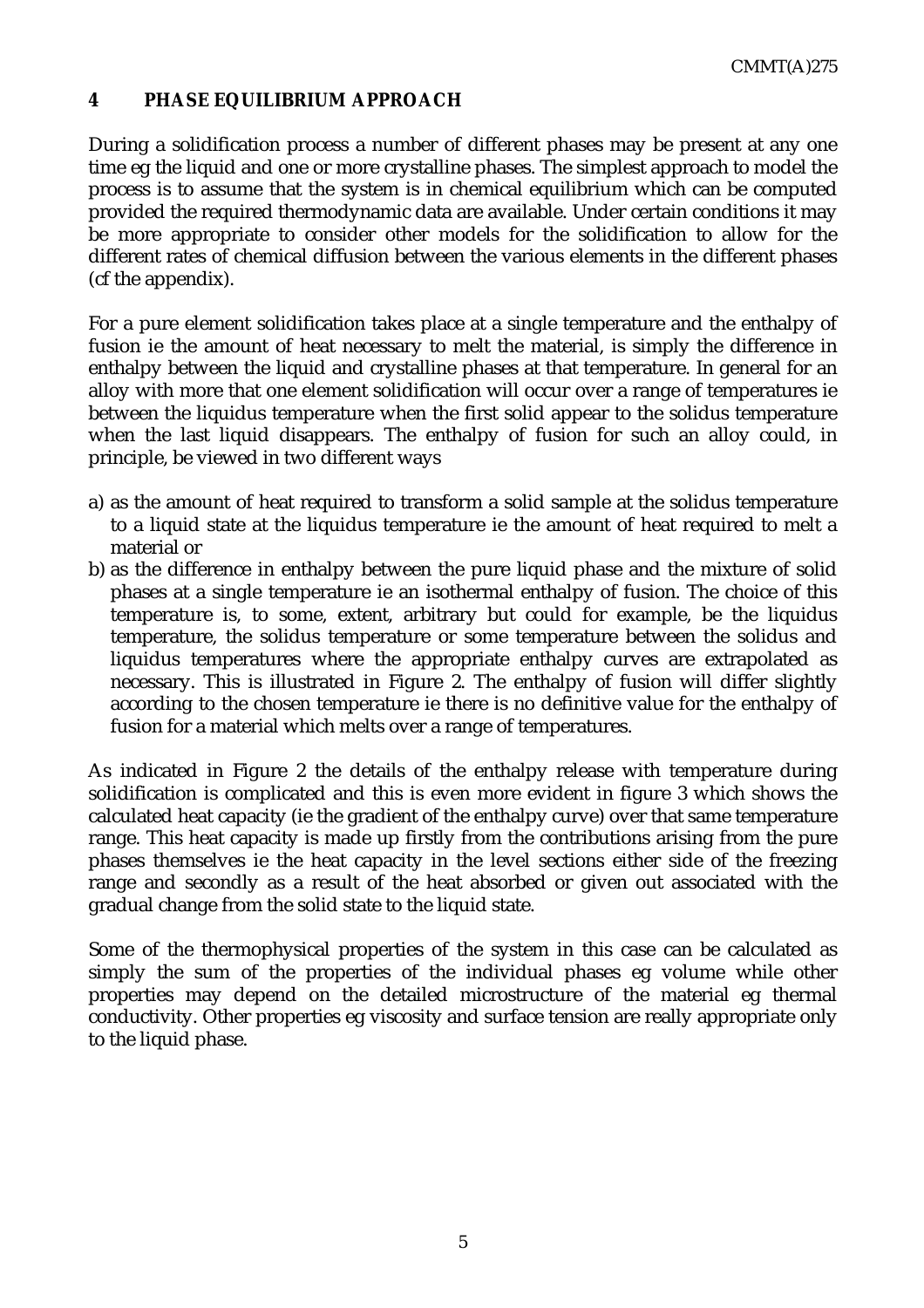

Figure 2 Calculated enthalpy curve associated with the fusion of a multicomponent alloy



Figure 3 Calculated heat capacity during the fusion of a multicomponent alloy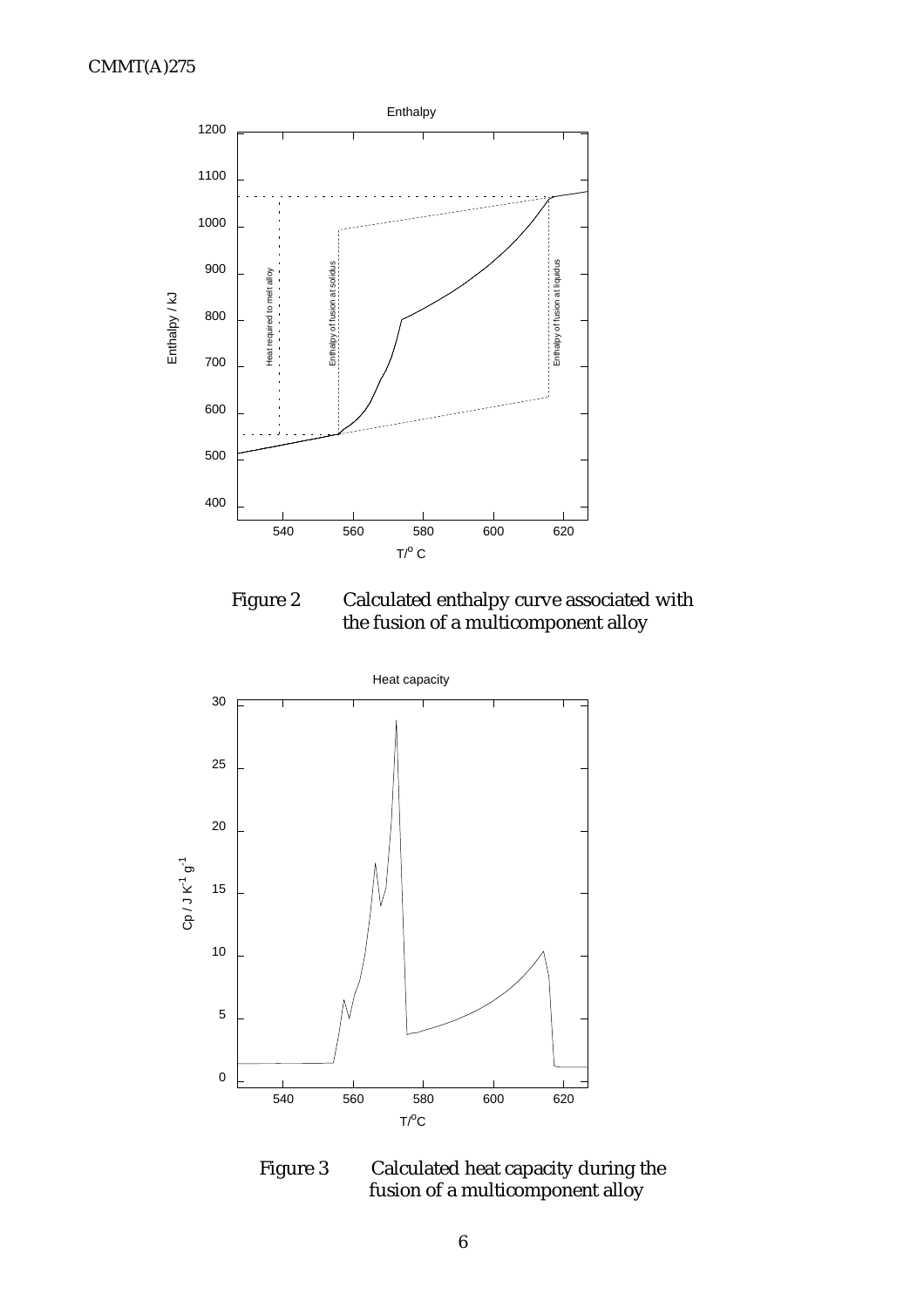#### **4 ESTIMATION OF DENSITIES**

Various models have been used to calculate molar volumes (V) and densities (ρ) for liquid and solid alloys. One approach is to use Equations 11-14 where M is the molecular weight (=  $x_1M_1 + x_2M_2 + x_3M_3 + ...$ ) and  $\beta$  is the volume expansion coefficient ( $\beta = x_1\beta_1 + x_2\beta_2 + ...$ )  $x_3\beta_3$ ). β itself may be expressed as a function of T is greater accuracy is required.

$$
V = x_i V_1 + x_2 V_2 + x_3 V_3 \tag{11}
$$

$$
\rho = (M/V) \tag{12}
$$

$$
V = V_{298}(1 + \beta_{sol}(T - 298))
$$
\n(13)

liquid: 
$$
V = V_{liq}^T (1 + \beta_l (T - T_{liq}))
$$
 (14)

The prediction of the model expressed in equations (10-13) have been compared with experimental density data for the solid and liquid phases. The estimated densities for solid alloys always lay within 5% of the measured values. Estimated density (ρ) values for nickel-based alloys at 298 K tended to be lower than measured values and this was attributed to the fact that Al took up interstitial positions in the lattice. This view was corroborated by the fact that ( $\rho_{\text{meas}}$ - $\rho_{\text{calc}}$ ) was found to increase with increasing Al content; using Equation 15 it should be possible to estimate densities of solid superalloys to  $\pm 1$ -2%.

$$
\rho_{\text{meas}} = (1 + 0.0116\% \,\text{Al})\rho_{\text{calc}} \tag{15}
$$

It has proved difficult to check the validity of the model for the liquid phase densities due to the paucity of experimental data for commercial alloys. Density values for various liquid commercial alloys have been found to lie within 5% of the measured values.

Miettinen [94mie/lou, 97mie], on the other hand, has preferred to express density for a range of carbon and lower alloy steels as a power series expression of the form:

$$
\rho = \rho_{Fe} + \sum k_i C_i \tag{16}
$$

where  $\rho_{F_e}$  is the density of pure Fe,  $k_i$  describes the effect of the solute i and  $C_i$  is the composition of the solute in weight percent. A similar approach has been used for copper alloys [99har/mie].

Figure 4 demonstrates the success of Miettinen's approach albeit for a limited composition range of steels

A similar approach has been used by Sung and Poirier et al for modelling the densities of liquid [97sun/poi] and solid [98sun/poi] nickel-base superalloys. For liquid superalloys the authors analysed density data for five commercial alloys, initially estimating molar volume data from values for the pure elements, fitting these data to an expression similar to that used by Miettinen and then correcting the predicted densities by applying an equation derived through a regression fit of observed excess volumes of mixing. The authors used a slightly different approach for solid phase alloys preferring to fit the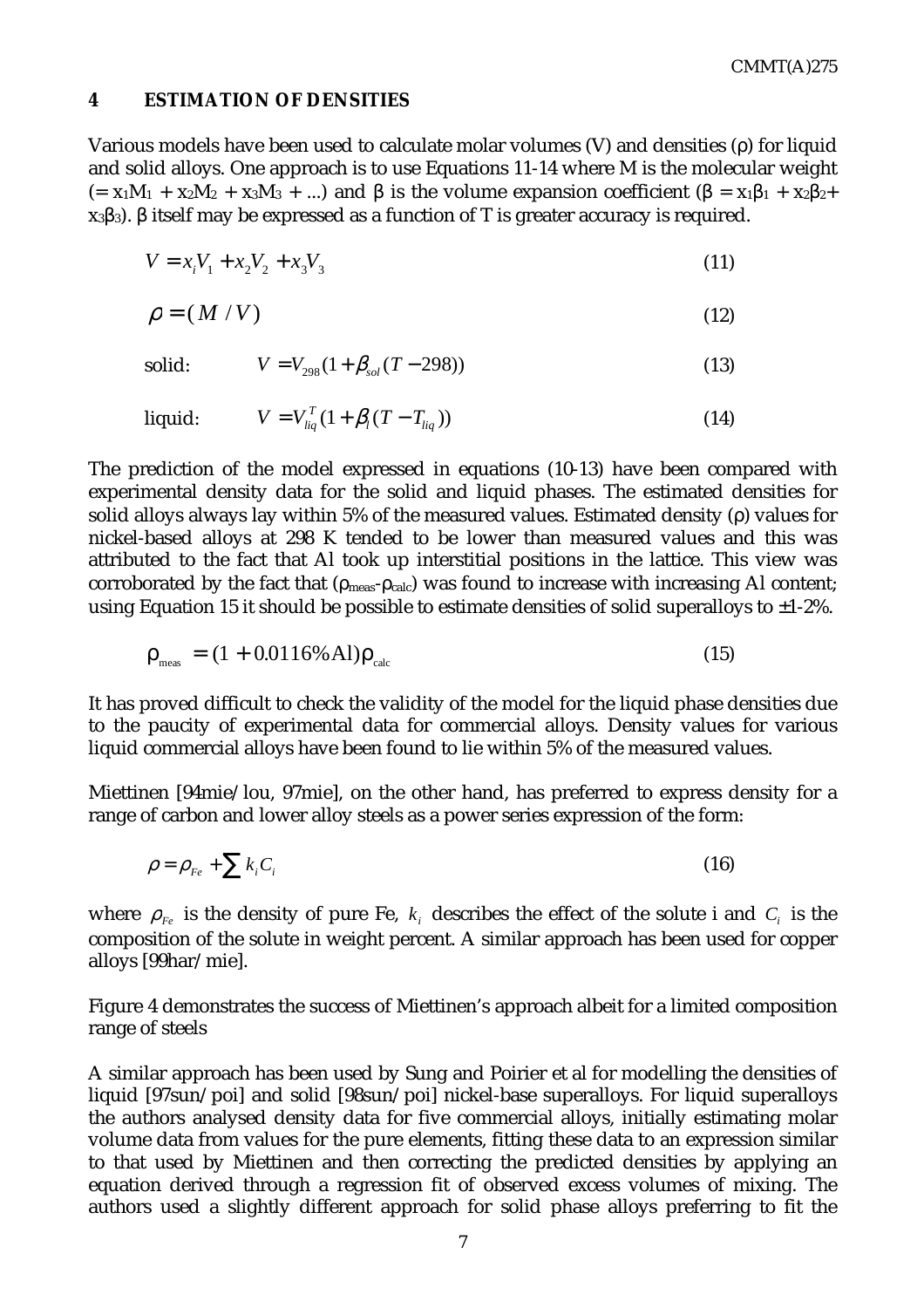observed lattice parameter at 20°C as a function of composition together with the experimental coefficients of thermal expansion. This appears to work well for single phase alloys. The density of two phases  $\gamma + \gamma'$  alloys varies according to the proportion of  $\gamma'$ [75mor/spo].



Figure 4 Fit of experimental data for the density of ferritic and austenitic steels by Miettinen

#### **5 ESTIMATION OF VISCOSITIES**

Andrade [34and] derived the following relationship between the viscosity of a liquid metal at its melting point  $(T_{liq})$ , the atomic weight (M) and molar volume of the liquid (V):

$$
\eta_{\text{Tliq}} = \frac{\text{B (MT}_{\text{liq}})^{0.5}}{V_{\text{Tliq}}} \tag{17}
$$

where B is constant determined from experimental viscosity.

From the absolute rate theory proposed by Glasstone et al [41gla/lai]: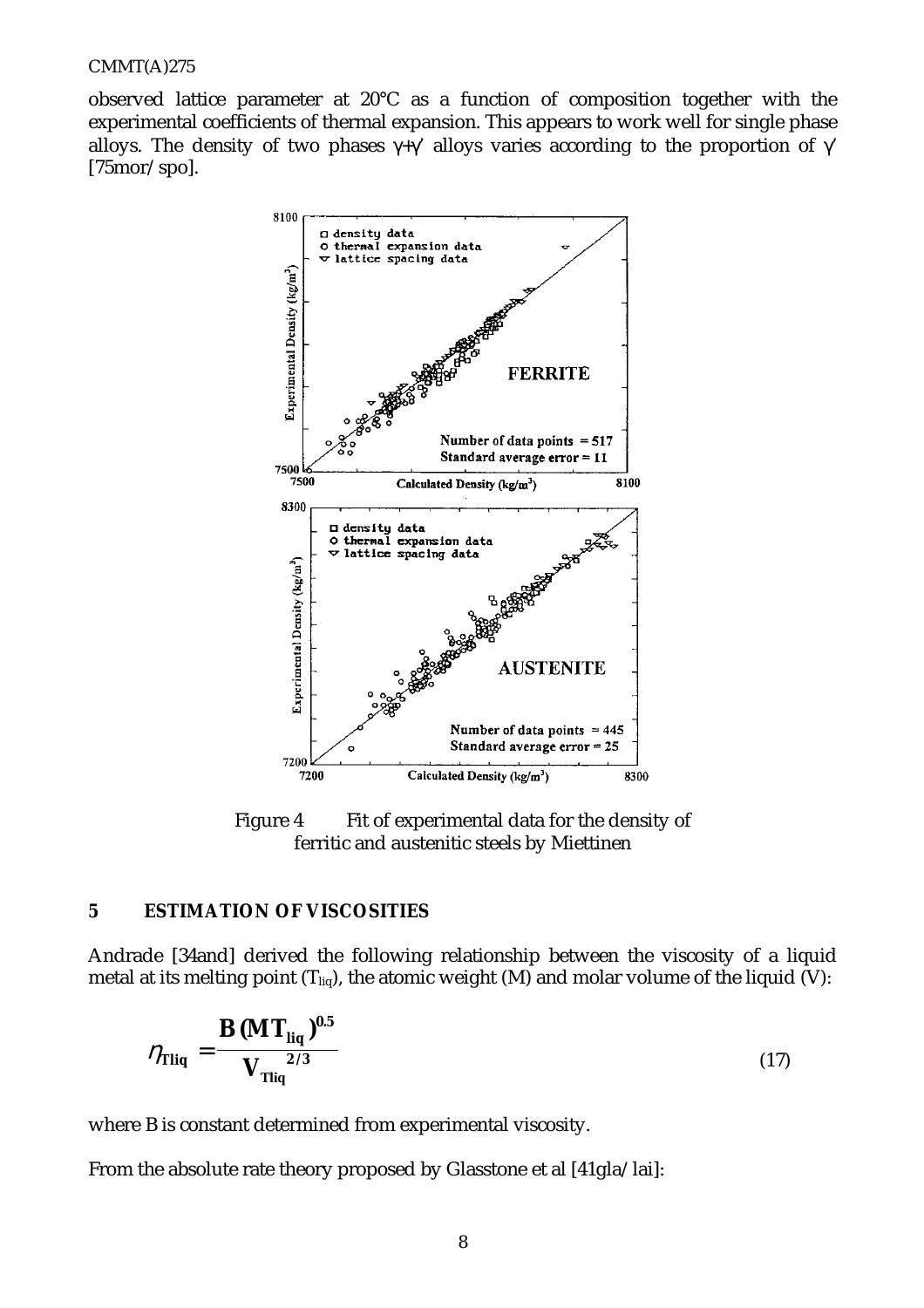$$
\eta = A \quad \exp\left(\frac{\Delta G^*}{RT}\right) \tag{18}
$$

where ∆*G*\* is the Gibbs energy of activation and R is the Gas Constant and A is a constant of proportionality. From the analysis of a number of metals Iida and Guthrie [89iid/gut] obtained

$$
\Delta G^* = 5.06264 T_{liq}^{1.2} \text{ J mol}^{-1} \tag{19}
$$

and

$$
A = \frac{5.7x10^{-6} (MT_{liq})^{0.5}}{v_{Tliq}^{2/3} exp \left\{ \frac{(1.21T_{liq})}{RT_{liq}} \right\}}
$$
(20)

where the volume is expressed in  $m^3$  mol<sup>-1</sup> and the viscosity is in mPa s.

This can be used to predict the viscosity of multicomponent alloy if, for a given temperature, contributions to the overall viscosity for each component are calculated using equation 18 and summed together using equation 1.



Figure 5 Viscosities of Al+Si alloy as a function of temperature

It is difficult to check the validity of the predicted values since it is not known what are the experimental uncertainties in the viscosity values for (i) the pure elements used in the model testing and (ii) the commercial alloys. (Note the experimental scatter bands around the mean for Fe(liq) and Al(liq) are ±50%, and ±100% respectively.) Nevertheless, it can be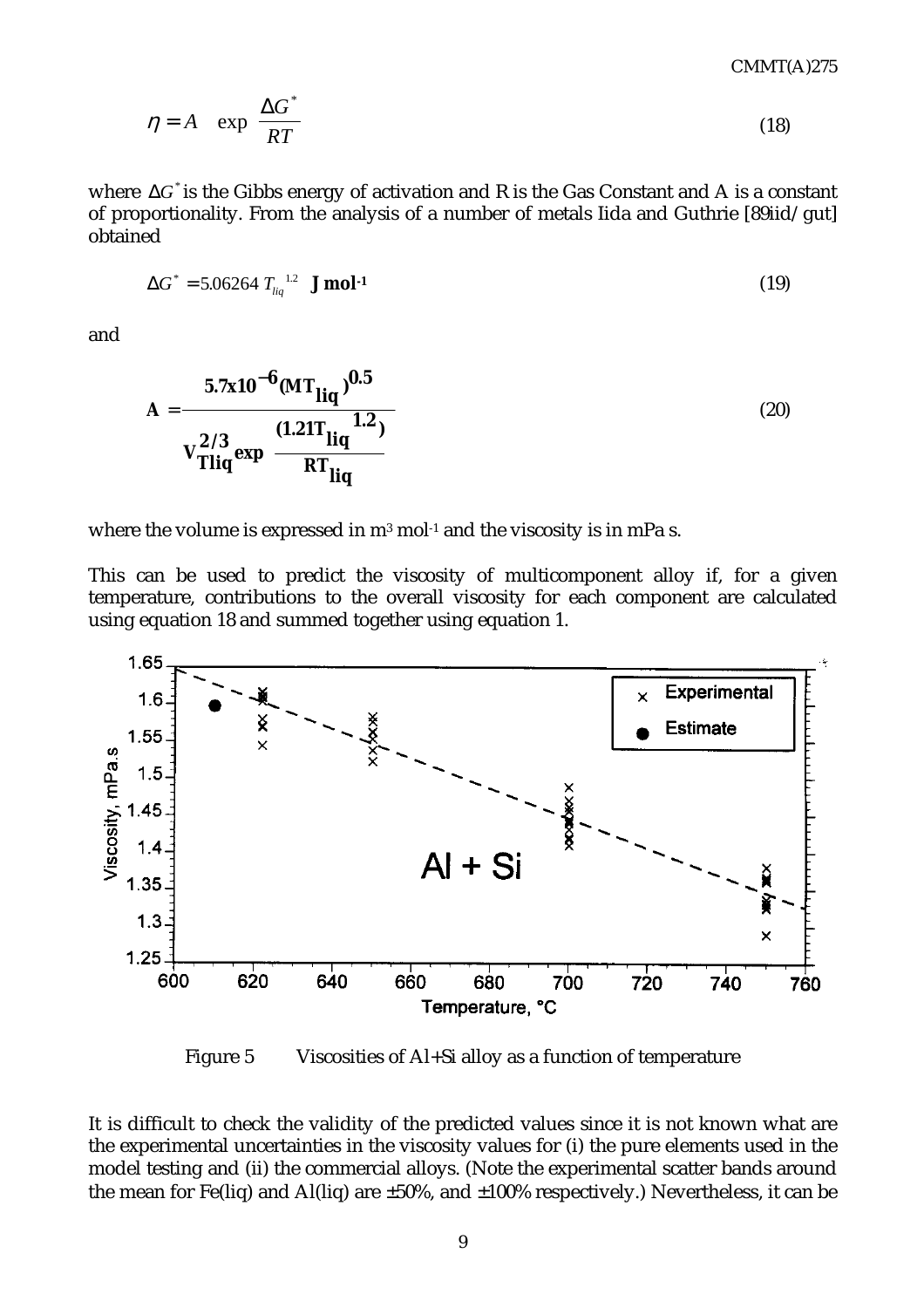seen from Figure 5 that the estimated viscosities lie within 10% of the measured value for a molten Al +Si alloy [95que]

A related approach has been adopted by Hirai [93hir] who used equation 18 with

$$
\Delta G^*
$$
 = 2.65  $T_{liq}^{1.27}$  J mol<sup>-1</sup>

and

$$
A = \frac{1.7x10^{-7} \rho^{2/3} T_{liq} M^{-1.6}}{exp \left\{ \frac{2.65 T_{liq}}{RT_{liq}} \right\}}
$$
(21)

where, in this case,  $T_{liq}$  is the liquidus temperature of the alloy. This implies that the viscosity will tend to follow the liquidus surface. Seetharaman [94see/du] has shown that, while it gives good agreement in some cases, it can give completely incorrect composition dependence for systems showing eutectic behaviour eg Bi-Sn.

A rather different approach has been used by Seetharaman and colleagues [94see/du]. For this model A is given by:

$$
A = \frac{hN}{V_m} \tag{22}
$$

where h is the Planck constant, N the Avogardo number and  $V_m$  the molar volume of the alloy at the appropriate temperature.

They further suggested that ∆*G*\* is related closely to the Gibbs energy of mixing in the liquid at the appropriate temperature through the equation:

$$
\Delta G^* = \sum x_i \Delta G_i^* + \Delta^m G_{mix} + 3RTx_1x_2 \tag{23}
$$

where  $\Delta G^*_i$  is the Gibbs energy of activation for each of the pure components i and  $\Delta^m G_{_{mix}}$ is the Gibbs energy of mixing.

Seetharaman [94see/du] has applied the model to a number of binary alloy systems with good success as shown in Figure 6 and used it to extrapolate in multicomponent systems.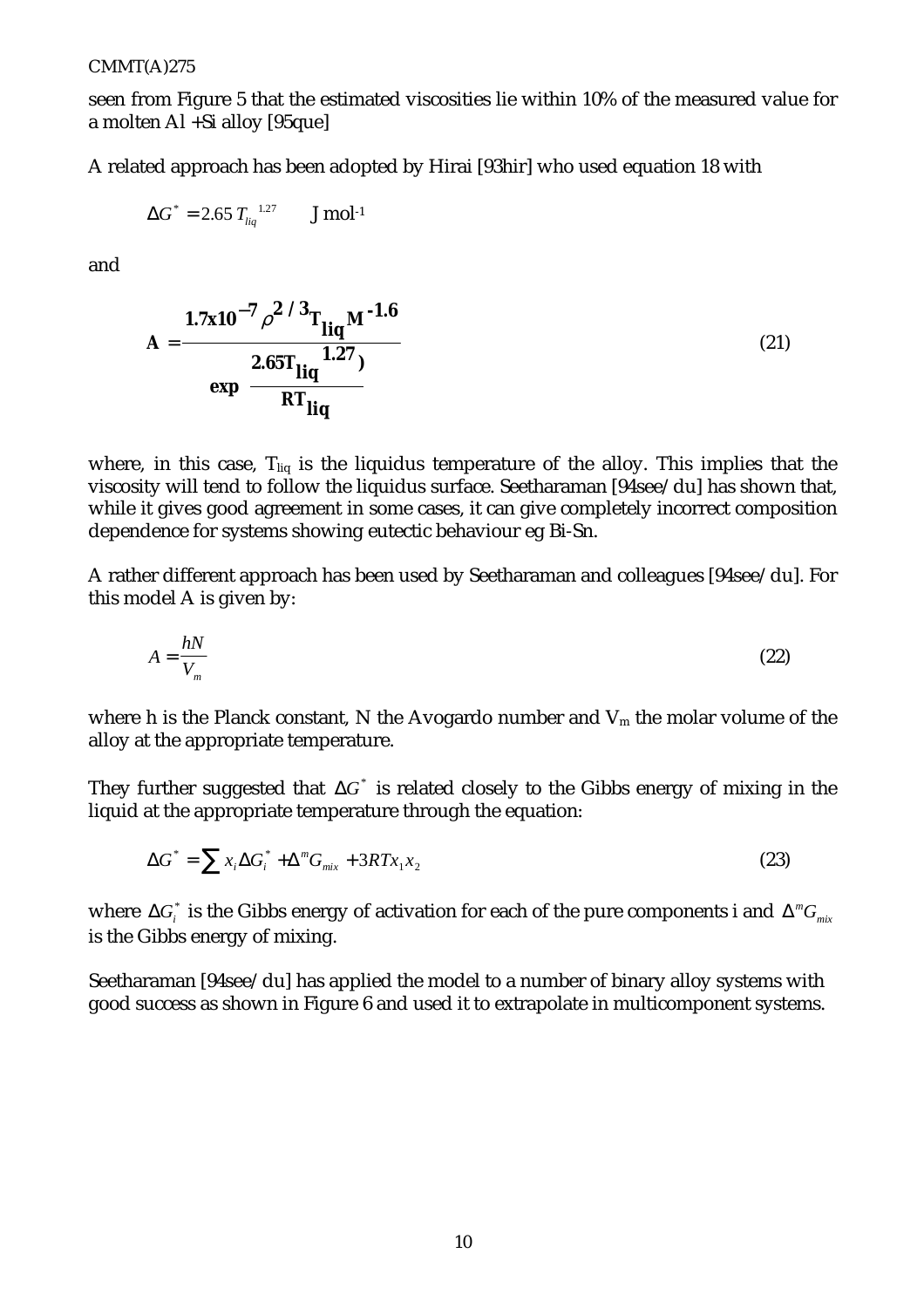

Figure 6. A comparison between calculated and experimental viscosities for the Co-Fe and Ag-Sn systems from Seetharaman et al (94see/du).

#### **6 THERMAL AND ELECTRICAL CONDUCTIVITIES**

Thermal conductivities of liquid metals are difficult to measure accurately since the measured heat flux frequently contains contributions from convection and these difficulties become increasingly important at the high temperatures. In recent yeas it has been shown that transient techniques provide the most accurate values for liquid alloys since they minimise contributions from convection.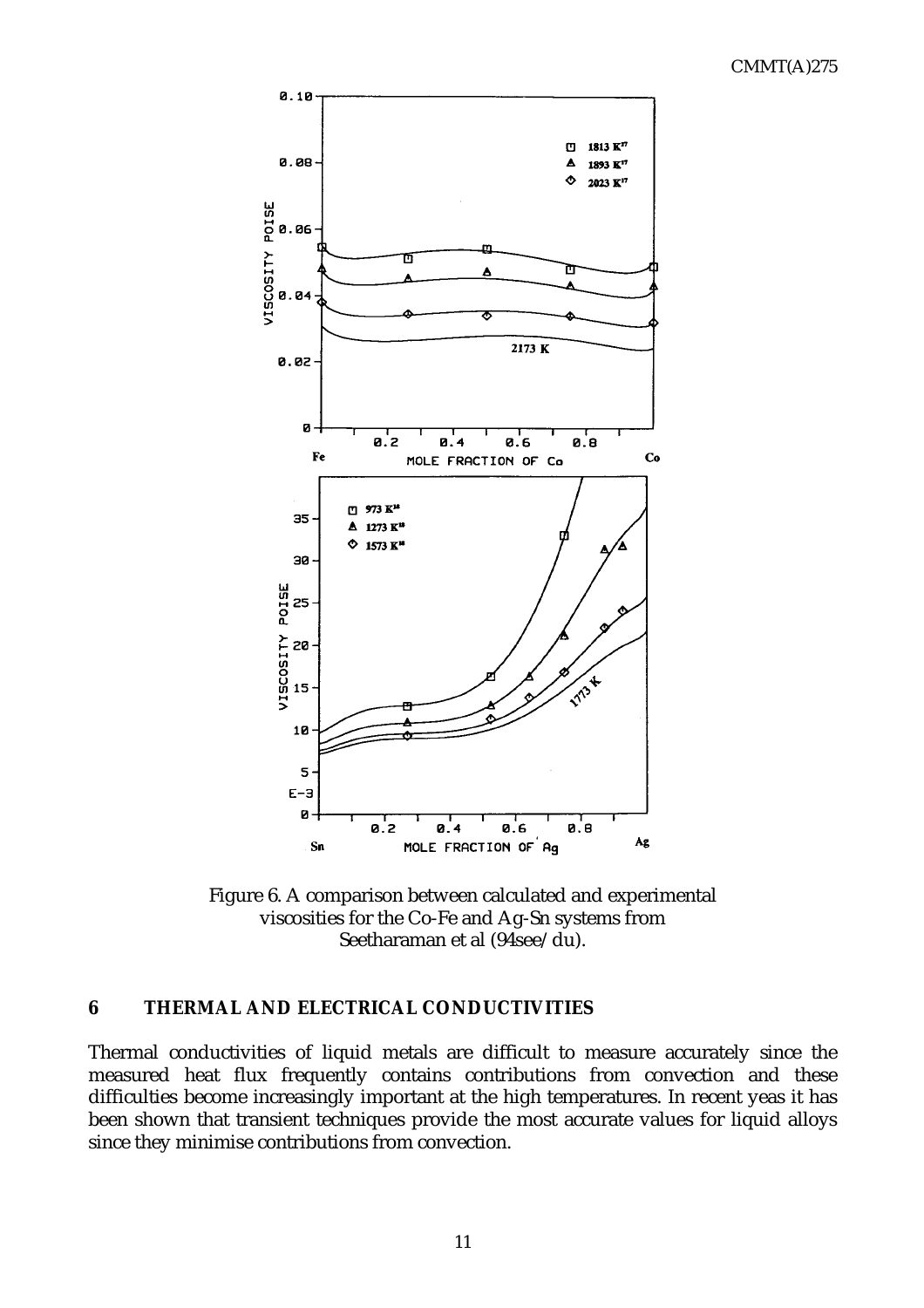## CMMT(A)275 6.1 LIQUID ALLOYS

At high temperatures the principal mechanism for thermal conduction in liquid metals is due to the transport of electrons. Although phonon (or lattice) conduction can make a significant contribution at lower temperatures, a recent review [96mil/kee] concluded that electronic conduction is the dominant mechanism for temperatures around the melting point. Consequently, the Wiedemann-Franz-Lorenz (WFL) Rule relating thermal (λ) and electrical (σ) conductivities can be used with confidence to predict thermal conductivities of molten alloys. The WFL relation is shown in Equation 24 where  $L_0$  is a constant with a theoretical value of 2.445E-8 WΩK<sup>-2</sup> and T is the temperature in kelvins.

$$
\lambda = L_0 T \sigma \tag{24}
$$

The electrical conductivities (unlike thermal conductivities) should not be affected by convective flows in the molten metal pool. Consequently, it should be possible to calculate thermal conductivities for molten alloys from the electrical conductivity values. Iida and Guthrie [89iid/gut] have reported electrical conductivity data for molten binary alloys and the values indicate that most alloys exhibit relatively small (< 10%) negative departures from linearity (Equation 25).

$$
\sigma_{T_{liq}} = \overline{\sigma_1} x_1 + \overline{\sigma_2} x_2 + \overline{\sigma_3} x_3 \dots \dots \tag{25}
$$

The temperature dependence can be calculated using Equation (26).

$$
\sigma_{\rm T} = \sigma_{\rm T_{\rm liq}} \left( 1 + \left( \frac{\rm d\sigma}{\rm d\rm T} \right)_{\rm alloy} \right) \tag{26}
$$

where

$$
(d\sigma/dT) = x_1(d\sigma_1/dt) + x_2(d\sigma_2/dT) + x_3(d\sigma_3/dT) + \dots
$$
\n(27)

The thermal conductivity for the liquid is calculated by inserting  $\sigma_T$  and the temperature, T into Equation 24. However, it should be noted that this calculation will tend to produce a slightly high value for the thermal conductivity because the electrical conductivities have been observed to exhibit negative departures from linearity as represented by Equation 25.

An alternative method of calculating the thermal conductivity of liquid alloys is to use [34mot] Equation (28) where K is a constant, m denotes the value at melting point and ∆S<sup>fus</sup> can be calculated from Equation 8.

$$
\ln(\lambda_{\rm sol}^{\rm m} / \lambda_{\rm liq}^{\rm m}) = \text{K} \Delta \text{S}^{\rm fus} \tag{28}
$$

Values of K have been derived from λ and ∆Sfus values obtained for low melting, metallic element; K had a mean value of 0.073 K mol J-1. The only disadvantage with this technique is that it requires a knowledge of the thermal conductivity of the solid  $(\lambda_{\rm sol}^{\rm m})$  at the liquidus temperature.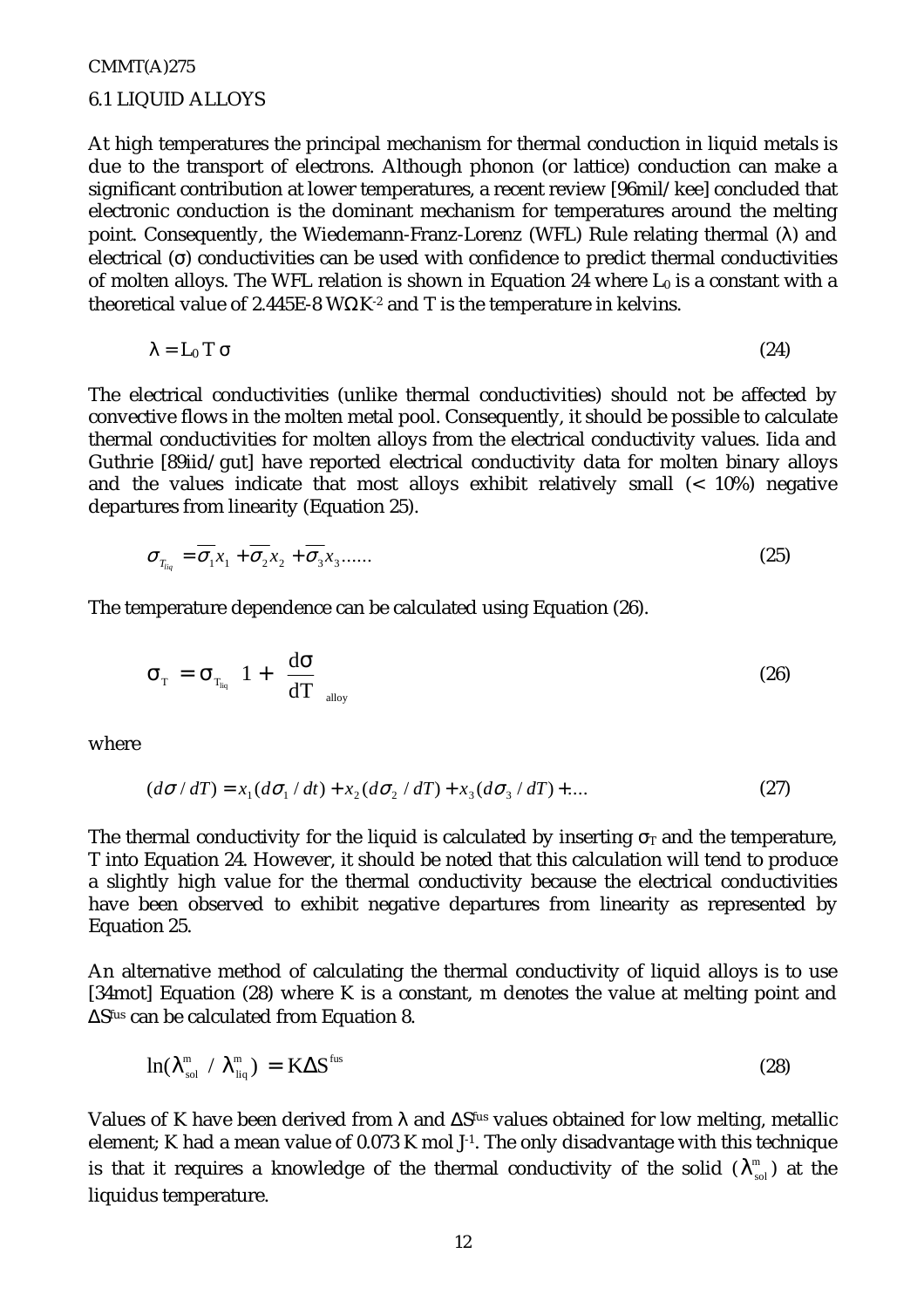Estimated thermal conductivity values (via Equation 28) are compared with experimental values obtained for the commercial Al-Si alloy in Figure 7 and it can be seen that they are slightly higher than the experimental values but the value derived from the entropy of fusion (Equation 28) is in good agreement with the experimental values.



Figure 7 Thermal conductivity of an Al-Si alloy as a function of temperature; solid curve, x, o, measured values;  $\blacktriangle$ , estimated by Equations 26, 27,  $\blacksquare$  estimated by Equation 28.

#### 6.2 SOLID ALLOYS

When the model based on Equations 24 to 26 was applied to the calculation of thermal conductivities of solid alloys, the calculated values were found to be much larger than those obtained experimentally. This is due to the fact that both electronic and phonon (or lattice) conduction are important at lower temperatures. Furthermore, the ratio of electronic to lattice conduction differs appreciably from metal to metal; for instance electronic conduction is the dominant mechanism for Al alloys ( $\lambda^{el}$ >>  $\lambda^{lat}$ ) but  $\lambda^{el}$  and  $\lambda^{lat}$ are both important for steels and nickel-based superalloys. This means it is very difficult to develop a *universal* model and it is necessary to develop methods for particular families of alloys such as steels, superalloys, Al alloys etc.

There is also the problem that the electrical and thermal conductivities are significantly reduced by the presence of dislocations and non-metallic inclusions and these are affected by both the heat treatment and mechanical treatment of the sample. Since aluminium alloys have high thermal conductivities the latter are particularly sensitive to their thermal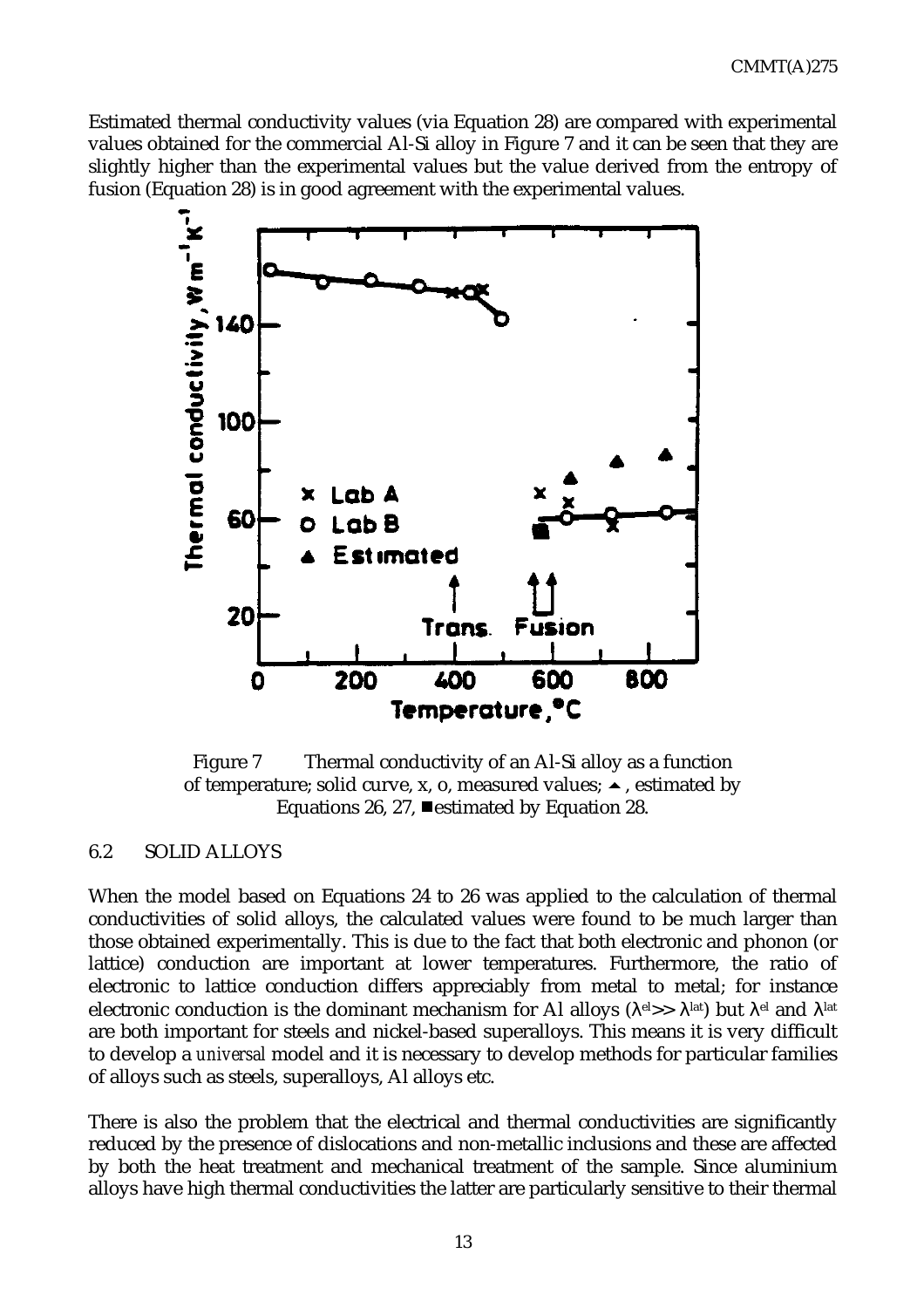and mechanical histories. The fully-annealed state has been used as the reference state and thus predicted values will tend to be higher than the values recorded for samples which have been subjected to mechanical working or heat treatments designed to precipitate second phases.

For steels, Ni-based superalloys and Ti alloys the resistance to electronic heat transfer is much higher in these alloys than in Al alloys, consequently, lattice conduction tends to be much more significant. It is therefore appropriate to consider the electronic and lattice effects separately.

$$
\lambda_{\rm T} = \lambda_{\rm T}^{\rm el} + \lambda_{\rm T}^{\rm lat} \tag{29}
$$

Smith and Palmer (35smi/pal) derived a relationship between thermal and electrical conductivities for various alloys. Powell (65pow) reviewed the correlation between these data for solid and liquid alloys including those based on Al, Cu, Fe, Mg, Ni, NiCr, Ti and Zr and steels.

#### Aluminium alloys

Powell (65pow) suggested that thermal conductivities for aluminium alloys can be fitted to an equation of the form:

$$
\lambda = L \sigma T + C \tag{30}
$$

where L is of the order of 2.2E-8 WΩK<sup>-2</sup> and C about 10 W m<sup>-1</sup> K<sup>-1</sup> and T is the temperature in kelvins. This was assumed to be valid between 0 and 300 C. It was noted that the measured values for alloys containing silicon gave larger positive differences from those predicted.

Inspection of experimental thermal diffusivity (a) data for Al alloys indicated that thermal diffusivity-temperature curves showed an increase of 5% between 298 and 573 K (25 to 300 C) and then decrease of 10% between 573 K (300 C) and the solidus temperature. This behaviour is described by Equations 31 and 32.

$$
298 \text{ K} < \text{T} \le 573 \text{ K}; \quad a_T = a_{298} \left[ 1 + \left( \frac{T - 298}{275} \right) 2 \times 10^{-2} \right] \tag{31}
$$

$$
573 \text{ K} < \text{T} < \text{T}_{\text{sol}}: \qquad a_{\text{T}} = 1.055 \ a_{298} \bigg[ 1 - \bigg( \frac{T - 573}{300} \bigg) 4 \, \text{x} 10^{-2} \bigg] \tag{32}
$$

where T is the temperature in kelvins.

Thermal conductivities can be calculated using the following steps:

(i) calculate  $\sigma_{298}$  from chemical composition

$$
\sigma_{298} = k_1(\%1) + k_2(\%2) + k_3(\%3)
$$
\n(33)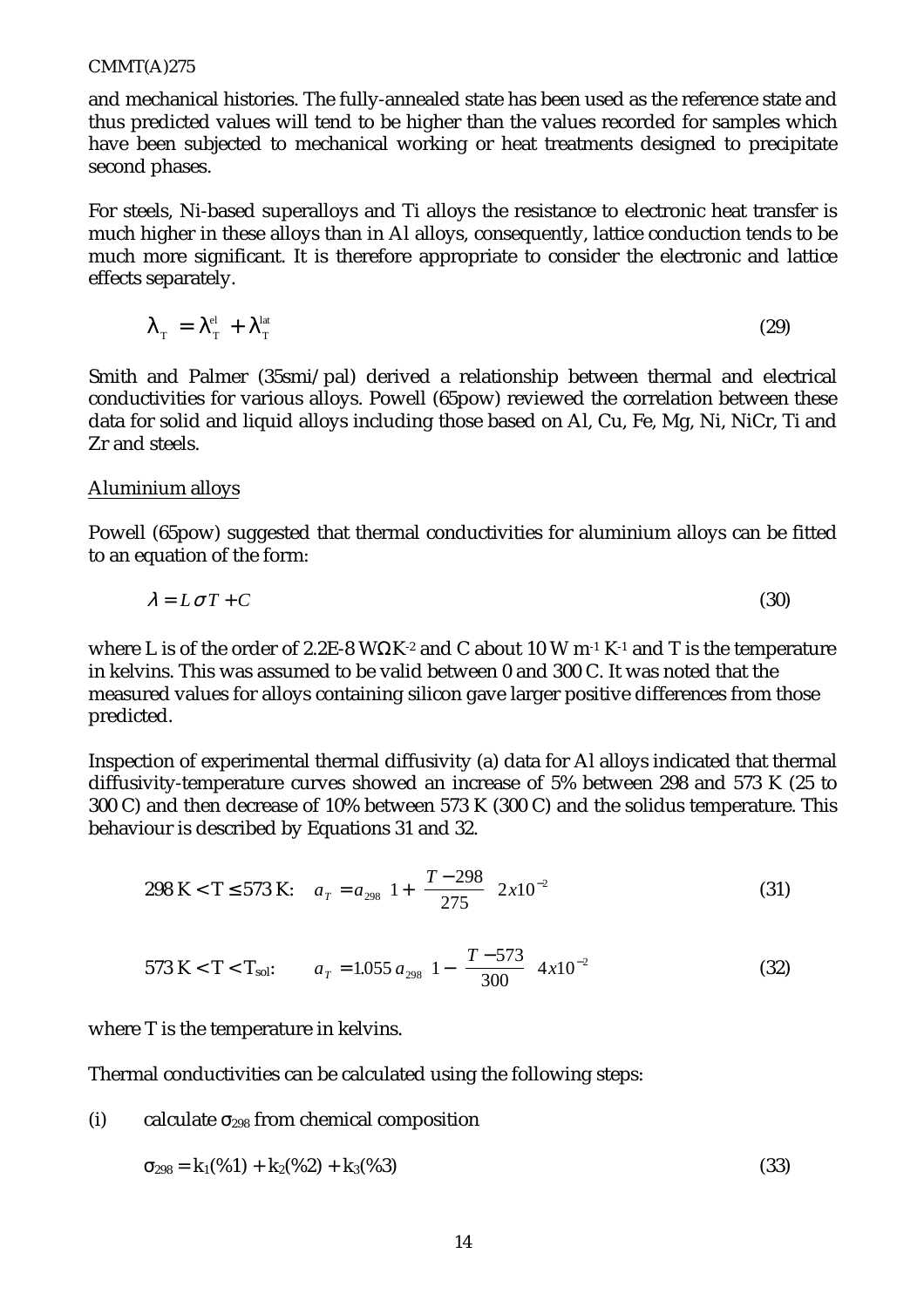where the k values are constants derived by numerical analysis of electrical conductivity data for aluminium alloys

- (ii) calculate  $\lambda_{298}$  from  $\sigma_{298}$  using Equation 24
- (iii) calculate  $a_{298}$  from  $\lambda_{298}$  using the relation

$$
a = (\lambda / C p. \rho) \tag{34}
$$

using estimated Cp (Equation 2) and density (Equations 10, 11) values and use Equations 31 and 32 to derive  $a_T$ 

(iv) calculate thermal conductivities  $\lambda_T$  from  $a_T$  using Equation 35.

$$
\lambda_T = a_T \; C p_T \; \rho_T \tag{35}
$$

#### Steels

Inspection of thermal conductivities - (T) curves (Figure 8) for a variety of different steels, shows that:

- (a) the thermal conductivities vary by almost an order of magnitude and
- (b) the temperature coefficient  $(d\lambda/dT)$  varies in sign according to the composition
- (c)  $\lambda_T$  attains a reasonably constant value around 800°C (1073 K) and then continues to rise with temperature.

Values of  $\lambda$ <sub>T</sub> as a function of temperature are calculated using the following steps:

- (i) Calculate  $\sigma_{298}$  using the relation,  $\sigma_{298} = (\%1)k_1 + (\%2)k_2 + (\%3)k_3$ , where k values were derived from numerical analysis of electrical conductivity data of annealed steels.
- (ii) Calculate  $\lambda_{298}^{el}$  from  $\sigma_{298}$  using Equation 24.
- (iii) Calculate  $\lambda_{298}^{lat}$  from the chemical composition  $(\lambda^{lat} = \lambda^{meas} \lambda^{el})$  and then numerical analysis was used to determine the optimum values of c for  $\lambda_{298}^{\text{lat}} = (\%1) c_1 + (\%2) c_2 + (\%3) c_3 + \dots$
- (iv)  $\lambda_{298}$  for a steel of known composition can be derived from the compositional dependencies of  $\lambda_{\scriptscriptstyle 298}^{\scriptscriptstyle \rm el}$  and  $\lambda_{\scriptscriptstyle 298}^{\scriptscriptstyle \rm lat}$  and Equation 29.
- (v) The  $\lambda$ T temperature curve is then constructed using fixed values of  $\lambda$ <sub>T</sub> of 25 and 31.5 Wm<sup>-1</sup> K<sup>-1</sup> at 800°C (1073 K) and 1300°C (1573 K), respectively (Equations 33, 34).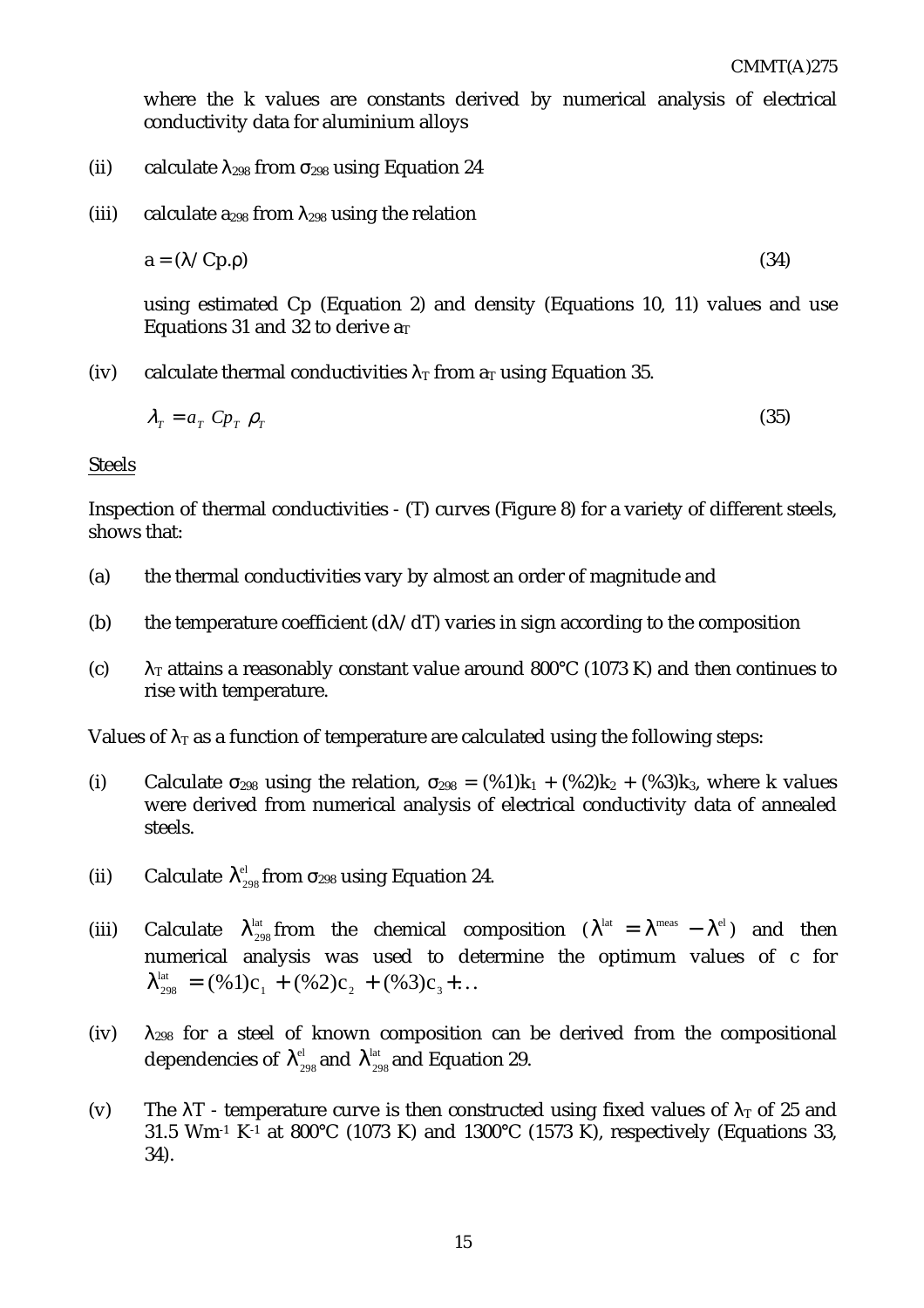$$
298 < T \le 1073 \text{ K:} \qquad \lambda_{\text{T}} = \lambda_{298} + (25 - \lambda_{298}) \left( \frac{T - 298}{775} \right) \tag{36}
$$

$$
1073 < T < 1573 \text{ K}: \quad \lambda_T = 25 + 0.013 \text{ (T-800)} \tag{37}
$$

where T is the temperature in kelvins.

#### Nickel-based superalloys

The model used was identical to that used for steels except  $\lambda_T$  at 1073 and 1573 K, respectively, were taken as 23 and 32  $Wm-1K-1$ , respectively and different compositional constants are used.

#### Ti-based alloys

A similar approach was also used for these alloys except a third range was introduced to account for the or α→β transformation which occurs between 700°C (973K) and 1000°C (1273 K):

$$
298 < T \le 973 \text{ K}: \qquad \lambda_{\text{T}} = \lambda_{298} + (23 - \lambda_{298} \left( \frac{T - 298}{675} \right) \tag{38}
$$

$$
973 < T \le 1273 \text{ K}; \qquad \lambda_T = 15.2 + 0.0273 \, (T - 973) \tag{39}
$$

$$
1273 < T \le 1923 \text{ K}; \quad \lambda_T = 23 + 0.0075 \, (T - 1273) \tag{40}
$$

where T is the temperature in kelvins.

The estimated thermal conductivities are compared with measured values for various steels and for M based superalloys in Figures 8 and 9, respectively. It can be seen that the predicted thermal conductivities for solid alloys are in good agreement with the experimental values and it has been found that values are usually within ±10% of the experimental values.

This is particularly encouraging since experimental uncertainties associated with (a) the method are usually cited as ±5% and (b) the effects of thermal and mechanical treatments of the samples are probably even larger. The principal disadvantage with the model lies in the fact that the calculated values for high temperatures do not differentiate between different alloy compositions.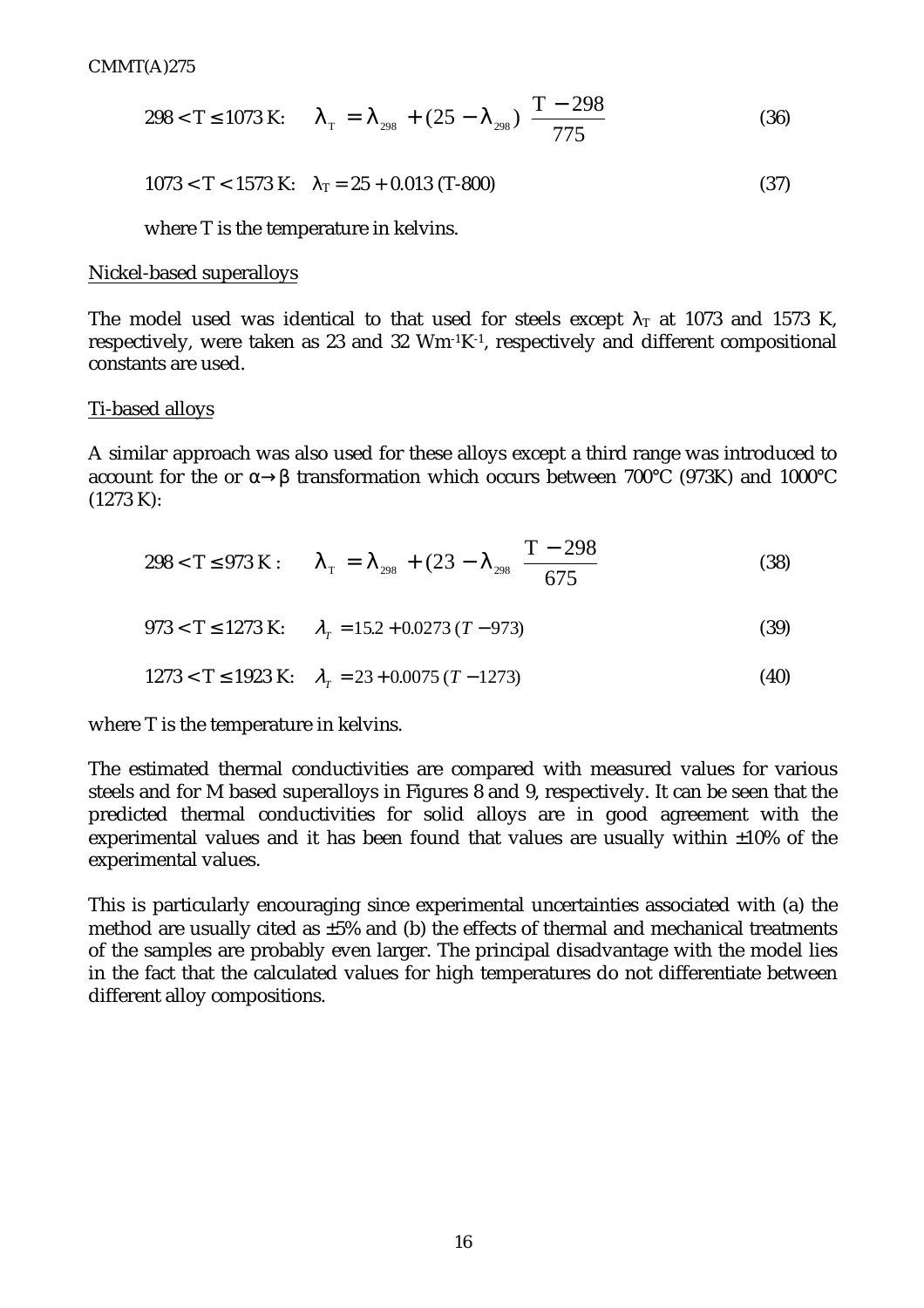

Figure 8 Thermal conductivities of steels as a function of temperature with experimental points superimposed

![](_page_19_Figure_3.jpeg)

Figure 9 Thermal conductivities of Ni-based superalloy IN718 as a function of temperature with experimental points superimposed

#### 6.3 ALTERNATIVE APPROACHES

For carbon and low alloy steels Miettinen [97mie] has assumed that the thermal conductivity can be expressed as:

$$
\lambda = (1 + A_{\text{mix}}) f^L \lambda^L + (1 - f^L) \lambda^S
$$
\n(41)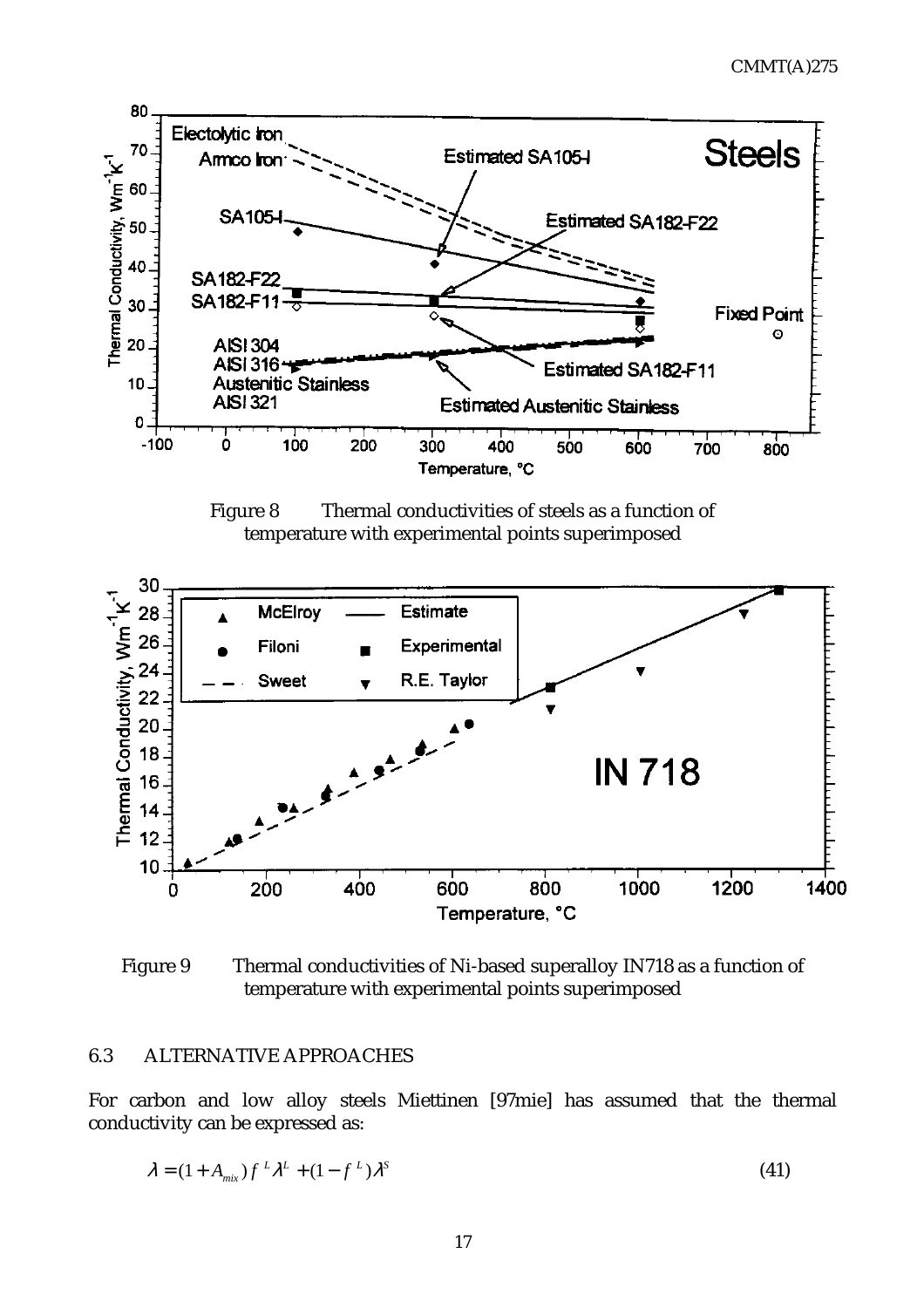where  $\lambda^L$  and  $\lambda^S$  are the thermal conductivities of liquid and solid states and  $A_{mix}$  is a constant value parameter describing the effect of liquid convection upon the thermal conductivity.

For both solid and liquid phases Miettinen expressed the thermal conductivity by:

$$
\lambda = \lambda_{Fe} + \sum k_i C_i \tag{42}
$$

where, again,  $\lambda_{Fe}$  is the thermal conductivity of pure iron,  $k_i$  describes the effect of the solute i and  $C<sub>i</sub>$  is the composition of the solute in weight percent. A similar approach has been used for copper alloys [99har/mie].

A more sophisticated approach has been developed by Spittal et al (99spi/rav, 99rav/bro) who derived numerical methods for predicting an effective thermal conductivity in solid liquid regions as a function of fraction solid using a finite difference method applied to the known morphologies of the mushy zone. The authors conclude that thermal conductivity will be highly anisotropic especially if the liquid and solid thermal conductivities are very different or if the proportion of primary arm material is high in columnar dendrites.

#### **7 SURFACE TENSION**

Tanaka et al. [94tan/iid1, 94tan/iid2, 97tan/oga, 99tan/hac] have developed a way of predicting the surface tension  $\sigma$  of binary liquid alloys and molten ionic melts using a modified Butler equation [32but] which assumes an equilibrium between the bulk liquid phase and a surface "phase" which can be thought of as the outermost monolayer:

$$
\sigma = \sigma_A + \frac{RT}{A_A} \ln \frac{(1 - x^S_B)}{(1 - x^B_B)} + \frac{1}{A_A} \overline{G}^{E,S}_A - \frac{1}{A_A} \overline{G}^{E,B}_A = \sigma_B + \frac{RT}{A_B} \ln \frac{x^S_B}{x^B_B} + \frac{1}{A_B} \overline{G}^{E,S}_B - \frac{1}{A_B} \overline{G}^{E,B}_B \tag{43}
$$

where  $\sigma_A$  is the surface tension of pure A,  $A_A$  is the molar surface area in a monolayer of pure liquid A which can be obtained from:

$$
A_A = L N_0^{1/3} V_A^{2/3} \tag{44}
$$

where  $N_0$  is the Avogadro number,  $V_A$  is the molar volume of pure liquid A and L is a constant usually set to 1.091 for liquid metals.  $x_A$  is the mole fraction of component A and  $\overline{G}^{E,S}_A$  and  $\overline{G}^{E,B}_A$  the excess Gibbs energy in the surface and bulk "phases" respectively. The equivalent properties relating to component B are reflected in use of the suffix B eg  $\sigma_B$ .

Tanaka et al [94tan/iid1, 94tan/iid2, 99tan/hac] have derived equations to link the excess Gibbs energy in the surface and bulk phases. For each overall bulk liquid composition it is necessary to calculate the surface liquid composition and the total surface tension such that the above equation is satisfied. The equation can be generalised to liquids with more than two elements. Tanaka found that there was very good agreement between the predicted and experimental surface tension as shown in figure 10.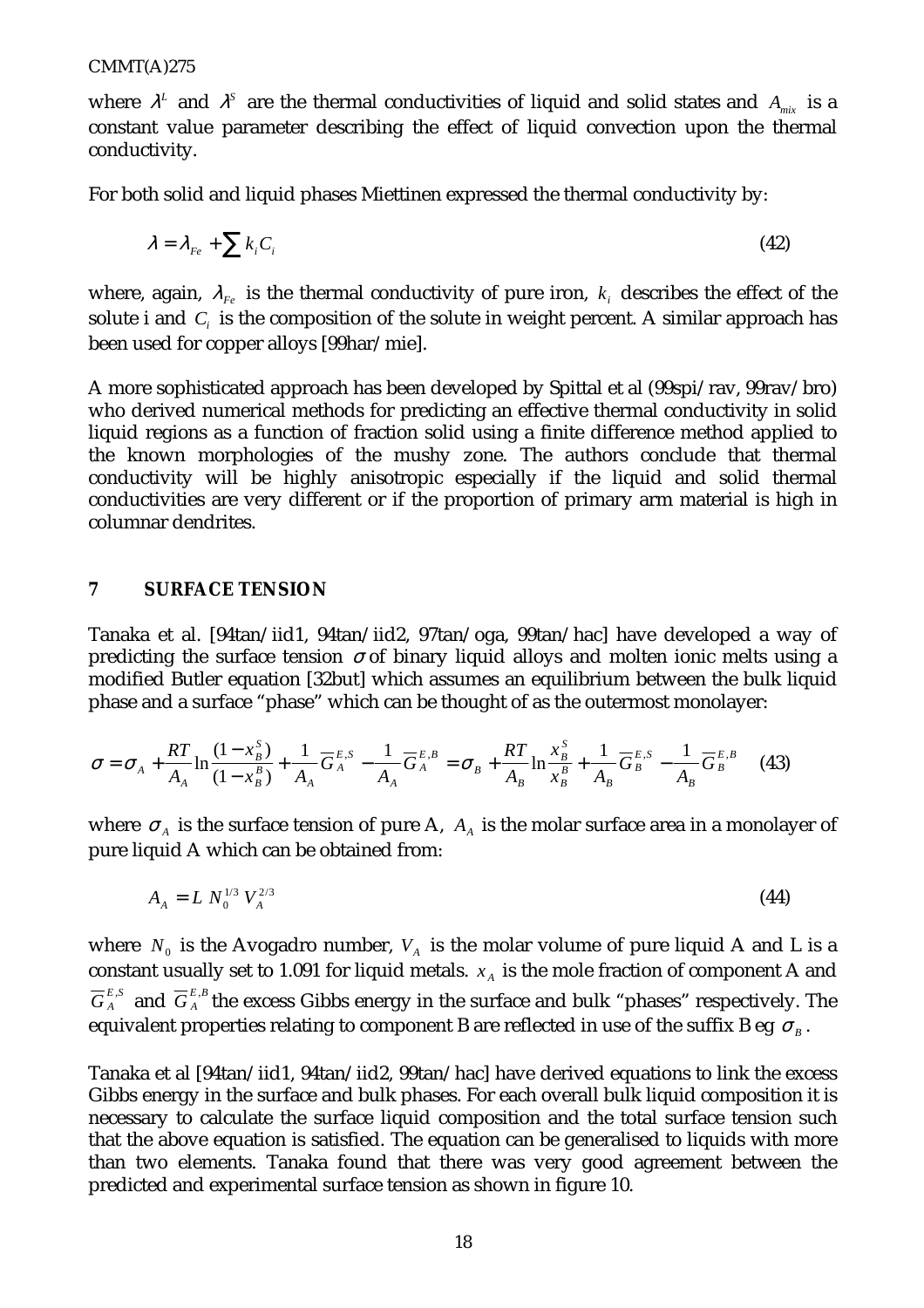![](_page_21_Figure_1.jpeg)

Figure 10 Example of agreement between calculated and experimental values of surface tension for Fe-Si alloys and Cu-Pb alloys.

#### **8 PERMEABILITY**

In the mushy zone the flow of the molten material is hindered by the existing dendrites. The ability of the liquid to flow or the permeability is generally expressed in terms of the Blake-Kozeny equation (45) [99mag]:

$$
m = \frac{K(1 - f_s)^3}{f_s^2} \tag{45}
$$

where  $m$  is the permeability,  $f_s$  is the fraction solid and  $K$  is material dependent constant.

This equation has been reformulated as the Kozeny-Carman relation [99nie/arn, 56car]:

$$
m = \frac{(1 - f_s)^3}{5S_s^2} \tag{46}
$$

where  $S_s$  is the solid-liquid interfacial area concentration ie the solid-liquid interfacial area per unit volume [99nie/arn]. The relationship between Ss and dendrite arm spacing has been discussed by Wang and Beckermann (93wan/bec).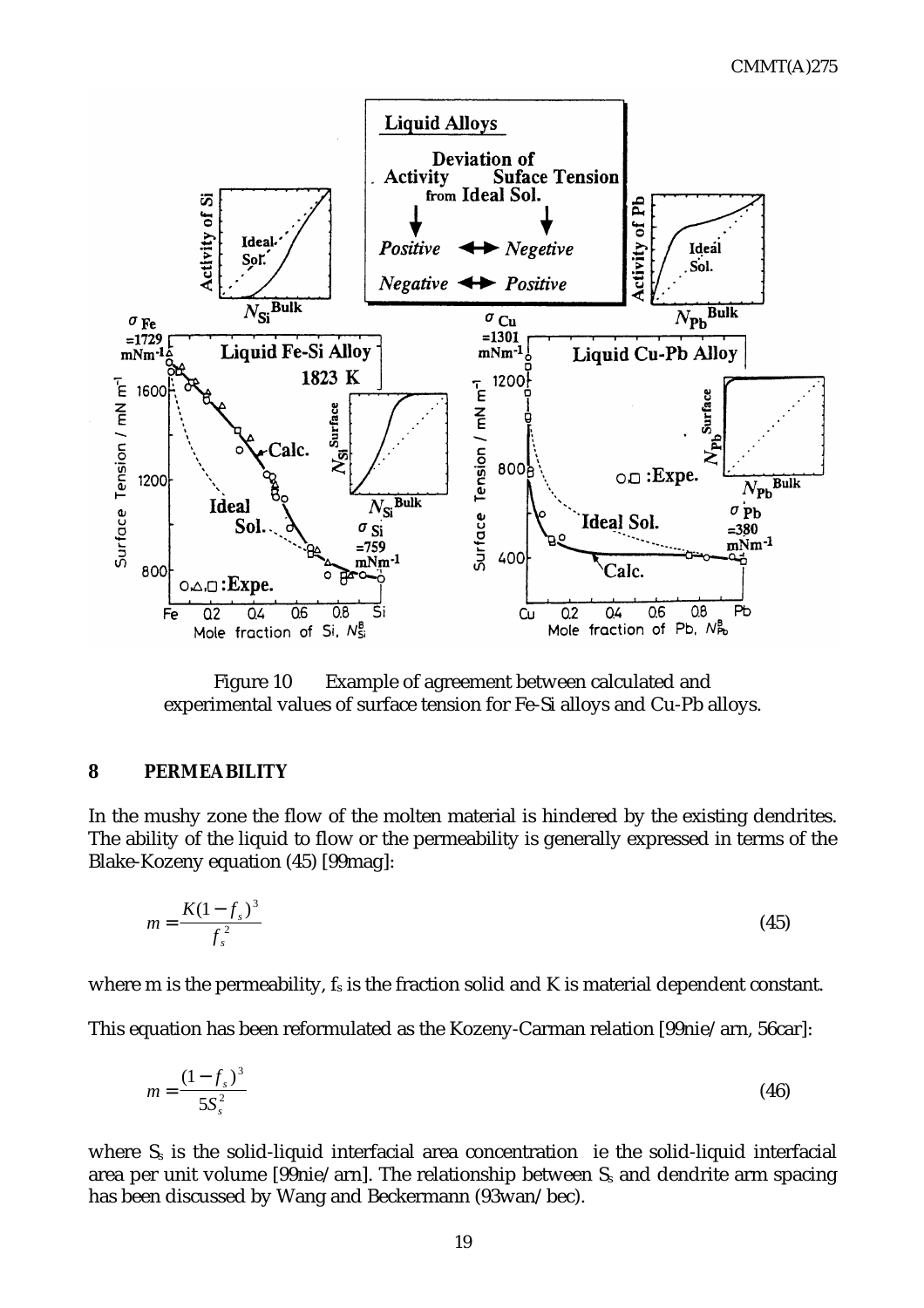## **CONCLUSIONS**

- 1) It is possible to estimate the physical properties of multicomponent alloys from a knowledge of the chemical composition and the melting range.
- 2) The uncertainties in the predicted values are approximately enthalpy, heat capacity( $\pm$  2%) density ( $\pm$  5%) viscosity ( $\pm$  20%) thermal conductivity of liquids (< 25%) of solids  $(\pm 10\%)$ .

#### **ACKNOWLEDGEMENTS**

The authors gratefully acknowledge the valuable contributions of Dr Jack Counsell and Helen Quested.

#### **REFERENCES**

| 32but        | Butler, J A V, Proc. Roy. Soc. London, Ser. A 135 (1932) 348                        |  |
|--------------|-------------------------------------------------------------------------------------|--|
| 34and        | Andrade, E N daC: Phil.Mag. 17 (1934) 497-732                                       |  |
| 34mot        | Mott, N F: Proc. Royal Soc. A146 (1934) 465.                                        |  |
| 35smi/pal    | Smith, C S, Palmer, E W, Trans. Amer. Inst. Min. Metall. Engrs., 117 (1935)         |  |
|              | 225-243                                                                             |  |
| $41$ gla/lai | Glasstone, S, Laidler, K J, Eyring H: The theory of rate process, McGraw-Hill       |  |
|              | Book Co., NewYork, NY (1941)                                                        |  |
| 60pow        | Powell, R W, The Engineer (1960) 929-732                                            |  |
| 65pow        | Powell R W, Int. J. Heat Mass Transfer 8 (1965) 1033-1045                           |  |
| 70tou/pow    | Touloukian, Y S, Powell, E W, Ho, C Y, Klemens, P G: Thermophysical                 |  |
|              | Properties of Matter, Vol 1, Thermal conductivity of metallic elements and          |  |
|              | alloys, publ. IFI/Plenum, New York, (1970).                                         |  |
| 71lud/sch    | Ludwigson, D C, Schwerer, F C: Metall Trans. 2 (1971) 3500-3801                     |  |
| 74stu        | Stubbs, G B: The Nimonic Alloys and other nickel-based high temperature alloys      |  |
|              | ed. W Betteridge and J Heslop, Chapter 10. (1974) 157-185                           |  |
| 75mor/spo    | Morrow, III H, Sponseller D L, Semchyshen M, Metall. Trans. A 6A (1975)             |  |
|              | 477-485                                                                             |  |
| 80tur        | Turkdogan, E T: Physical Chemistry of High Temperature Technology, Academic         |  |
|              | Press, New York (1980).                                                             |  |
| 87fil/roc    | Filoni, L. Rocchini, G: High Temp-High Pressure 19 (1987) 381-387                   |  |
| 88bog/ho     | Bogaard, R H, Ho C Y: Thermal conductivity 19 (1988) 551                            |  |
| 88kaw/shi    | Kawai Y, Shiraishi, Y: Handbook of Physico-chemical Properties at High              |  |
|              | Temperatures. Special Issue No 41, publ IS1J, Tokyo (1988).                         |  |
| 89fil/roc    | Filoni, L. Rocchini, G: High Temp-High Pressure 21 (1989) 373-376                   |  |
| $89$ iid/gut | Iida, T, Guthrie, R L: The Physical Properties of Liquid Metals (Clarendon,         |  |
|              | Oxford) 1989.                                                                       |  |
| 91din        | Dinsdale, A T: CALPHAD, 15 (4) (1991), 317-425.                                     |  |
| 93bog/des    | Bogaard, R H, Desai P D, Li H H, Ho, C Y: Thermochimica Acta 218 (1993)<br>373 393. |  |
| 93hir        | Hirai, M: Iron Steel Inst. Jpn. Int., 33(2) (1993) 251-8                            |  |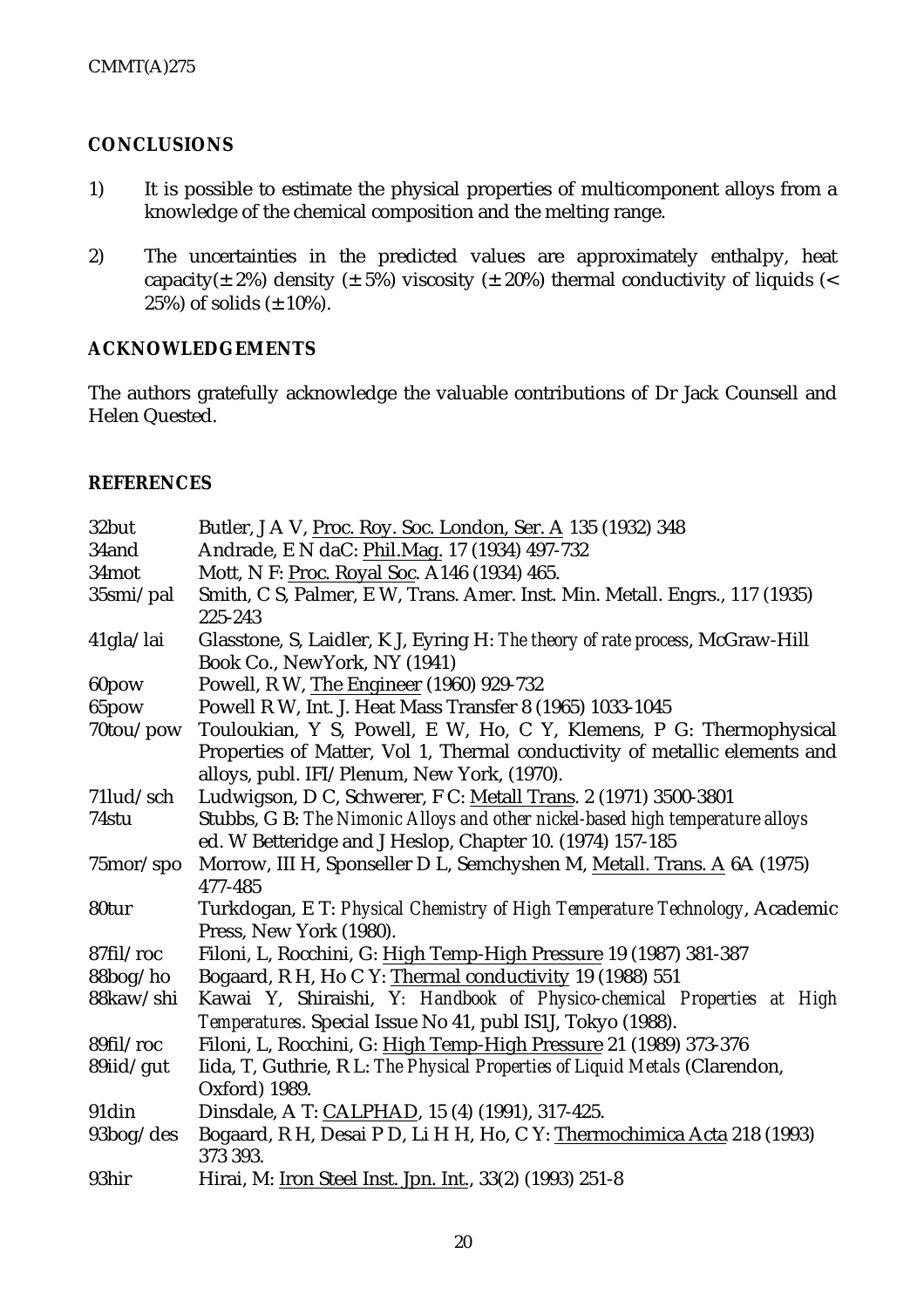| 93kub/alc         | Kubaschewski, O, Alcock, C B, Spencer, P J. Metallurgical Thermochemistry,                                              |
|-------------------|-------------------------------------------------------------------------------------------------------------------------|
| 93wan/bec         | Pergamon, London. 1993<br>Wang C Y, Beckermann C, Metall. Trans. A, 24A (1993) 2787-2802                                |
| 94mie/lou         | Miettinen, J, Louhenkilpi, S: Metall. Mater. Trans. B 25B (1994) 909-916                                                |
| 94see/du          | Seetharaman, S, Du Sichen: Metall. Metall. Mater. Trans. B; 25B (1994) 589-                                             |
|                   | 595                                                                                                                     |
| 94tan/iid1        | Tanaka, T, IidaT: Proc. Conf. International Symoposium on Science and                                                   |
|                   | Technology of Metallurgical Processing - The Morita Symposium ed T. Emi<br>and M. Iguchi (1994) 7-12                    |
| 94tan/iid2        | Tanaka, T, Iida T: Steel Research 65 (1994), 21-28                                                                      |
| 95que             | Quested, P N: Unpublished physical property data, National Physical<br>Laboratory, (1995).                              |
| 95que/mil         | Quested, P N, Mills, K C, Brooks, R F: Proc. Conf. Modelling of Casting,                                                |
|                   | Welding and Advanced Solidification Processes to be held in London, Sept                                                |
|                   | 1995, pub. TMS.                                                                                                         |
| 96mil/kee         | Mills, K C, Keene, B J, Monaghan, B: Int. Mater. Rev. 41(6) (1996) 209-242<br>"Thermal conductivities of molten metals" |
| 97 <sub>mie</sub> | Miettinen, J: Metall. Mater. Trans. B 28B (1997) 281-297                                                                |
| 97sun/poi         | Sung, P K, Poirier, D R, McBride, E, Mater. Sci. Eng. A231 (1997) 189-197                                               |
| 97tan/oga         | Tanaka, T, Ogawa, M, Ueda. T, Hara S: Proc. Conf. Molten Slags, Fluxes and                                              |
|                   | Salts, (1997) 263-267                                                                                                   |
| 98sun/poi         | Sung, P K, Poirier, D R, Mater. Sci. Eng. A245 (1998) 135-141                                                           |
| 99har/mie         | Härkki, K, Miettinen, J: Metall. Mater. Trans. B 30B (1999) 75-98                                                       |
| 99 <sub>mag</sub> | MAGMASOFT reference book, 1999                                                                                          |
| 99rav/bro         | Ravindran K, Brown S G R, Spittle J A, Mater. Sci. Eng. A, A269 (1999) 90-97                                            |
| 99spi/rav         | Spittle J A, Ravindran K, Brown S G R, Modelling Simul. Mater. Sci. Eng. 7<br>$(1999) 59-70$                            |
| 99tan/hac         | Tanaka, T, Hack, K, Hara, S: MRS Bulletin, (1999), 45-50                                                                |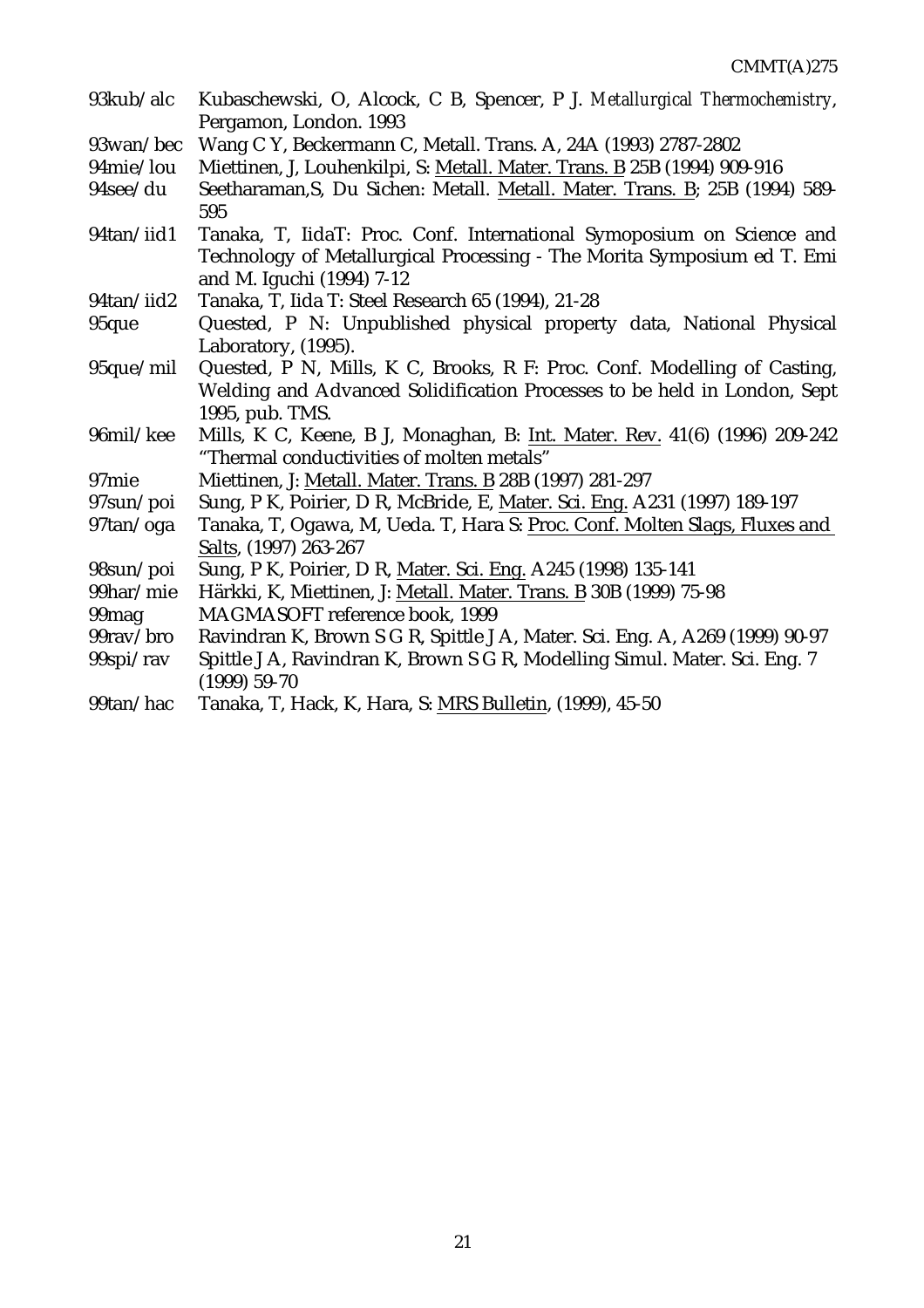## **APPENDIX**

## **Experimental and numerical methods for determining the solidification path in commercial alloys.**

## J D. Hunt, Dept. of Materials, University of Oxford**.**

Most metallic alloys solidify from the melt at some stages in their processing. If equilibrium occurred, at the end of the process each phase would have a uniform composition and the quantities of the phases would be determined by the phase diagram using the lever rule [1]. This would mean that the alloy became solid at the equilibrium solidus temperature.

In practice equilibrium freezing cannot occur in any continuously cooled process. Large departures occur particularly as the last liquid freezes. The quantities and distribution of the phases and even the phases that are present may be different from that expected from equilibrium considerations.

Information about the non-equilibrium process is needed for a number of reasons. It may be necessary to modify microstructure to obtain particular properties, to input enthalpy evolution as a function of temperature in a casting model, to provide fraction solid as a function of temperature or to control the freezing range. The latter may be important in models of macrosegregation, hot tearing or recrystallisation.

General solidification terminology and the physical process of microsegregation are described in the first sections. It is the microsegregation that determines the nonequilibrium fraction solid and the freezing range. Other sections consider experimental methods for measuring microsegregation, fraction solid as a function of temperature, and the non-equilibrium freezing range. The later sections consider the numerical models that have been used to calculate microsegregation. The limitations of the models and the difficulties that arise because of lack of physical property data are then discussed.

## **A1. The problem:**

When an alloy solidifies solid nucleates and grows into a grain. Under some conditions columnar grains are formed while in others new grains are continuously formed producing an equiaxed structure [eg. 2]. Each grain will generally consist of many cells or dendrites. It is usually suggested that dendrites have secondary arms but cells do not. Segregation over the scale of cell/dendrite spacing is microsegregation. Segregation over distances large compared with the cell/dendrite spacing is called macrosegregation.

If a material is grown directionally, planar growth occurs at the lowest growth rate, as the growth rate is increased first cells and then dendrites are formed. As the growth rate is further increased, high velocity cells are formed and eventually the front becomes planar again [3]. In many commercial casting processes alloys freeeze with a dendritic or high velocity cellular front. When dendrites or cells grow the concentration of solute is different at the centre and towards the edge of the single phase cell/dendrite and this is defined as microsegregation.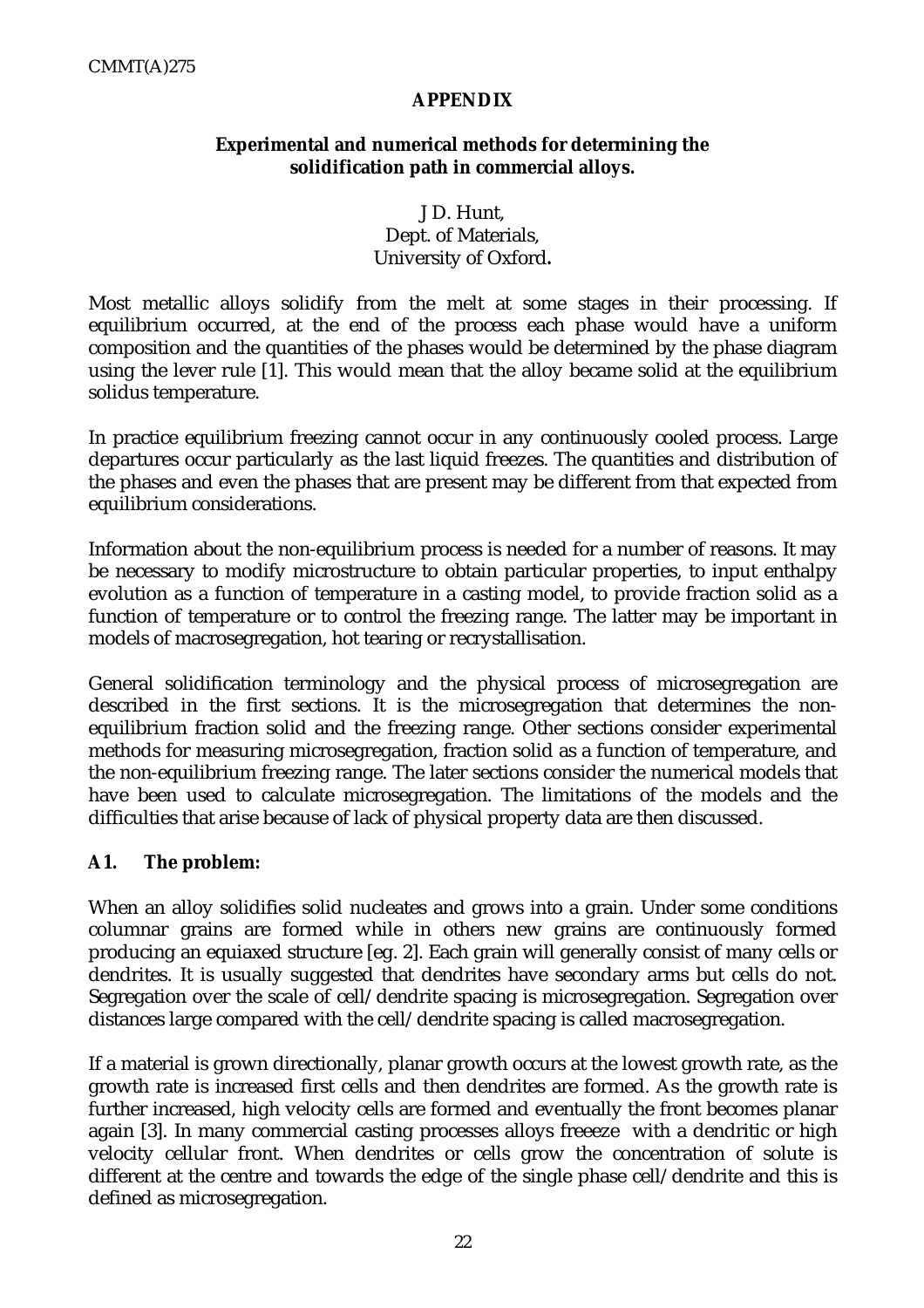#### **A1.1 Microsegregation.**

Microsegregation arises because solid is deposited over a range of temperatures. For the alloy  $C_0$  shown in figure A1, the first solid to be deposited near the dendrite tip might be given by  $C_{S1}$ . As the solid is deposited solute is rejected into the gap between the dendrites. The local composition at the solid-liquid interface follows the phase diagram. In this case, solid deposited at a high temperature is purer than that deposited at a low temperature. Although the liquid between the dendrites can be assumed to be almost homogenous, significant composition differences will build up in the solid phase so producing microsegregation.

#### **A1.2 Maximum microsegrgation.**

One of the simplest approximations for calculating the amount of microsegregation is to assume that the liquid is completely mixed and that the solid composition does not change once it has been deposited. This approach gives the maximum possible microsegregation. In this model, it is assumed that all the rejected solute is pushed sideways into the gap between the solid and so increases the liquid composition. This means for a binary system

$$
(Cs - CL)dgL = gLdCL
$$
 (A1)

where  $g_L$  is the fraction liquid,  $C_S$  is the solid composition and  $C_L$  is the liquid composition. Replacing  $C_S$  by  $kC_L$  where k is the distribution coefficient (defined as  $k = C_s/C_l$ ) and integrating assuming *k* is constant gives the Scheil equation

$$
C_{L} = C_{\partial} g_{L}^{k-1} \qquad \qquad \text{(or} \quad C_{S} = k C_{\partial} g_{L}^{k-1}) \tag{A2}
$$

The fraction liquid can be written as

$$
g_L = \left(\frac{C_o}{C_L}\right)^{1/(1-k)} = \left(\frac{T_o}{T}\right)^{1/(1-k)}
$$
(A3)

where *T* is temperature. The latter form assumes the liquidus line is straight, has a slope of *m* and the zero temperature is taken to be the melting point of the pure material; then  $T<sub>O</sub> = mC<sub>O</sub>$  and  $T = mC<sub>L</sub>$ . Equation (A3) can be plotted to give fraction solid as a function of temperature and this is shown by the filled line in figure 2. The temperature can be related to distance by assuming the temperature gradient in the semi-solid is approximately constant. This means the figure is a very distorted cell/dendrite shape.

The fraction liquid assuming equilibrium freezing can be obtained from the lever rule

$$
g_{LE} = \frac{C_O - C_S}{C_L - C_S} = \frac{C_O - kC_L}{C_L - kC_L} = \frac{T_O - kT}{T(1 - k)}
$$
(A4)

The equilibrium fraction solid is shown by the dotted line in figure A2. A point to notice is that  $g_L$  is very different from  $g_{LE}$  near the equilibrium solidus where  $g_L$  remains finite but *gLE*. = 0. The difference arises because the solid has a uniform composition which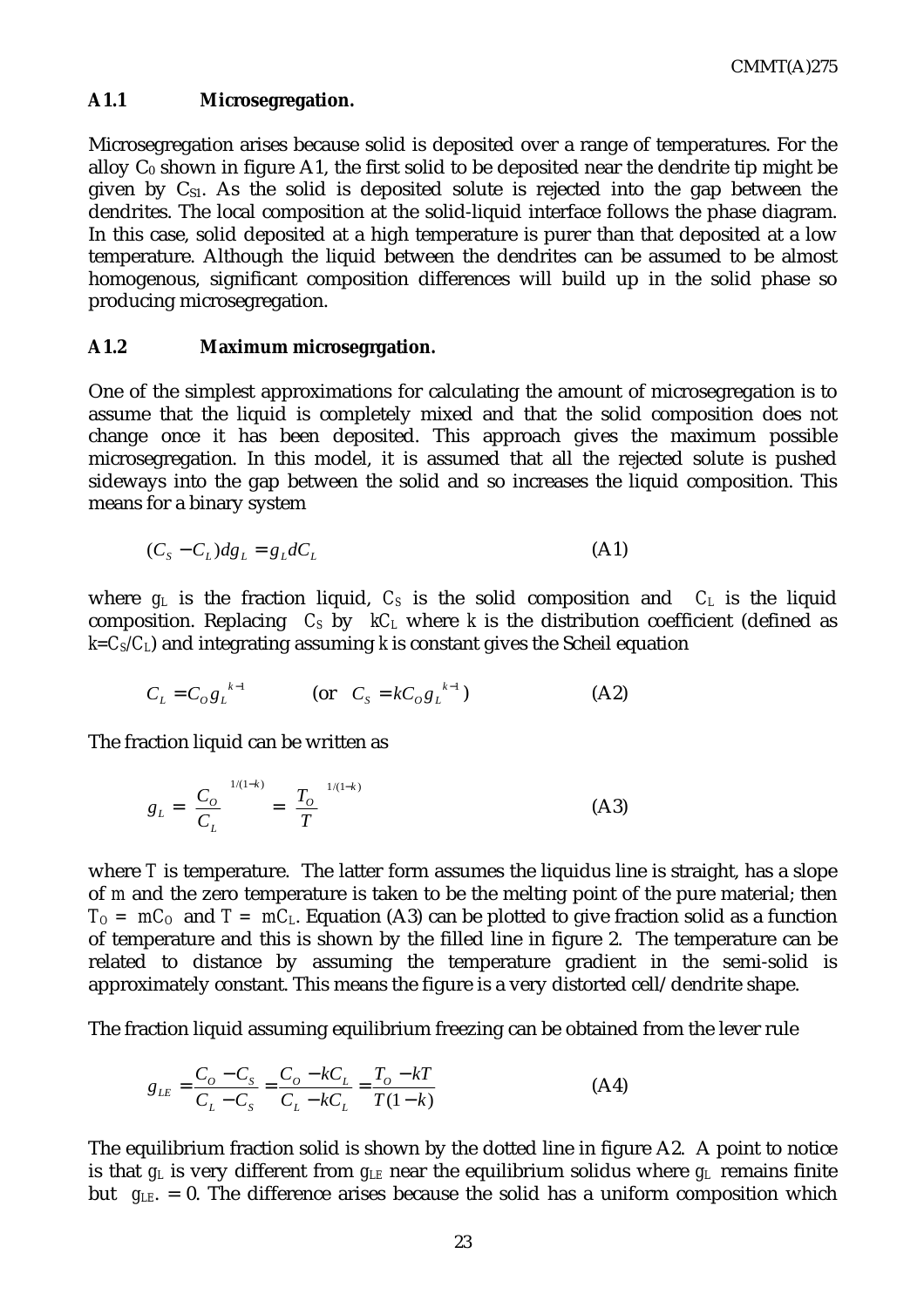changes with temperature in equation (A4). From equations (A3) and (A4) it is apparent that  $g_L \rightarrow g_{LE}$  when  $k \rightarrow 0$ .

The Scheil equation and the lever rule are two extremes. In practice the microsegregation will be less than that given by the Scheil equation because of three main effects:

- The cell/dendrite tip does not grow at the equilibrium liquidus temperature.
- Diffusion occurs within the solid phase.
- Melting and re-freezing of previously solidified material takes place.

The three effects are discussed below.

## **A1.3 The cell/dendrite tip growth temperature**.

Near a directionally grown cell or dendrite tip the liquid between the cell/dendites cannot be considered to be homogenous as was assumed in the derivation of equation (3). Instead, solute is rapidly rejected by the tip. The build up of solute decreases the tip growth temperature and increases the solute deposited in the solid and thus decreases the amount of microsegregation.

In the extreme case of growth with a planar front, as steady state is reached the solid is deposited with the same concentration as the bulk liquid. Under this condition there is no microsegration and the growth occurs at the solidus temperature.

When a dendrite grows into a low temperature gradient, solute is rejected from the dendrite tip. The solute layer extends about one tip radius from the tip. Under this condition, the dendrite primary spacing is much larger than the tip radius so the diffusion fields at the tip do not overlap appreciably. This means very little solute is pushed ahead of the front, instead most solute is pushed into the gap between the dendrites thus causing microsegregation.

When cells grow in a high temperature gradient, the growth temperature approaches that for a planar front. The tip temperature and interface shape are plotted schematically for dendrites, cells and the planar front in figure A3, assuming no diffusion in the solid . The plots are shown with that predicted by the Scheil equation from figure A2. If no diffusion occurs in the solid, the distance from the right hand axis is proportional to the solid composition. Thus it can be seen that there is considerable microsegregation for dendrites, much less for cells and none for a planar front.

Accurate cell/dendrite growth temperature may be calculated using analytical expressions [4] obtained by fitting numerical results. In summary growth far from the alloy liquidus temperature decreases the amount of microsegregation.

## **A1.4 Diffusion within the solid phase.**

As discussed earlier, if no diffusion occurred in the solid the final segregation would be a result of the amounts of solid deposited at the different temperatures. This was the extreme case approximated by the Scheil equation. In practice even though the diffusion coefficients in solids are typically three to four orders of magnitude smaller than those for liquids, appreciable diffusion occurs in the solid because large times are involved. A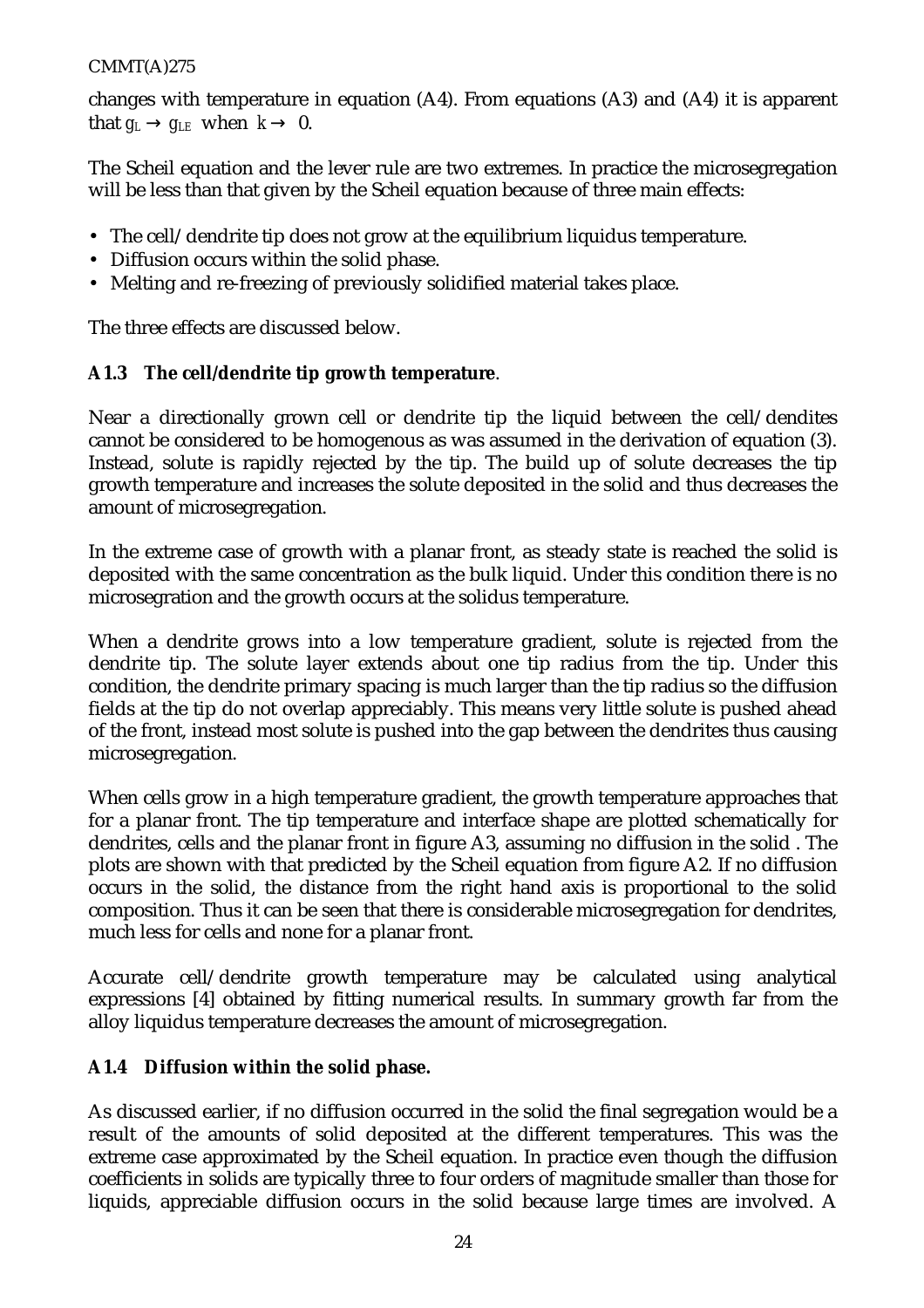calculated plot of solid and liquid compositions at different temperatures is shown in figure A4. Each line represents the composition at a given time/temperature. The solid composition is less than that in the liquid. The point to notice is that the composition of the centre of the cell/dendrite gradually increases as solid is deposited as a result of solid state diffusion. This diffusion will reduce the amount of microsegregation. The treatment of the solid state diffusion is usually the most important part of a theoretical treatment of microsegregation. Typically fast diffusing elements approach the lever rule whereas slow diffusing elements show significant microsegregation.

## **A1.5 Melting and freezing during solidification.**

During dendritic growth some of the solid deposited at a high temperature is remelted. The remelting occurs during the secondary arm coarsening process and because of temperature gradient zone melting TGZM [5].

When dendrites grow the initial secondary arm spacing is much finer than that at lower temperatures. During growth some of the arms continue growing while others melt back [6]. The process is surface energy driven and has much in common with Ostwald ripening [7]. When columnar dendrites form the secondary arms move up the dendrite stem. This is the result of a concentration gradient between the dendrites resulting from the change in temperature. The flux of solute in the liquid can lead to melting on one side of a secondary arm and more rapid growth on the other [8]. This process is similar to TGZM [5].

Melting of solid deposited at a high temperature and replacing it with additional material deposited at a lower temperature reduces the amount of microsegregation.

#### **A1.6 Microsegregation in multi-component alloys.**

The discussion so far has considered two components; similar considerations apply in commercial alloys where many components are present. When more than two components are present the tip growth temperature and composition will be influenced by the liquid diffusion coefficient for each component. At lower temperatures diffusion within the solid will be very different for different elements. As an example calculations indicate that in aluminium alloys Fe approaches a Scheil distribution whereas Si becomes almost homogenised [9]. It is usually assumed that the flux of an element depends only on the concentration of that element. In fact the flux will depend, often to a lesser extent, on the concentration gradients of all the other elements. Neglect of this effect will probably be important when both interstitial and substitutional elements are present.

At first sight it might be concluded that the difference between the two extremes of microsegregation as shown in figure A2 are not very different. The major difference appears as the liquid fraction becomes small. It is often very difficult to accurately predict when the last liquid freezes. This might be important in trying to predict when a casting begins to gain strength. If only one solid phase is involved freezing the last liquid is a result of diffusion in the solid state. This means that non-equilibrium solidus is often very much lower than the equilibrium solidus. One implication of this is that eutectic or peritectic phases may appear even though they should not be present from equilibrium considerations.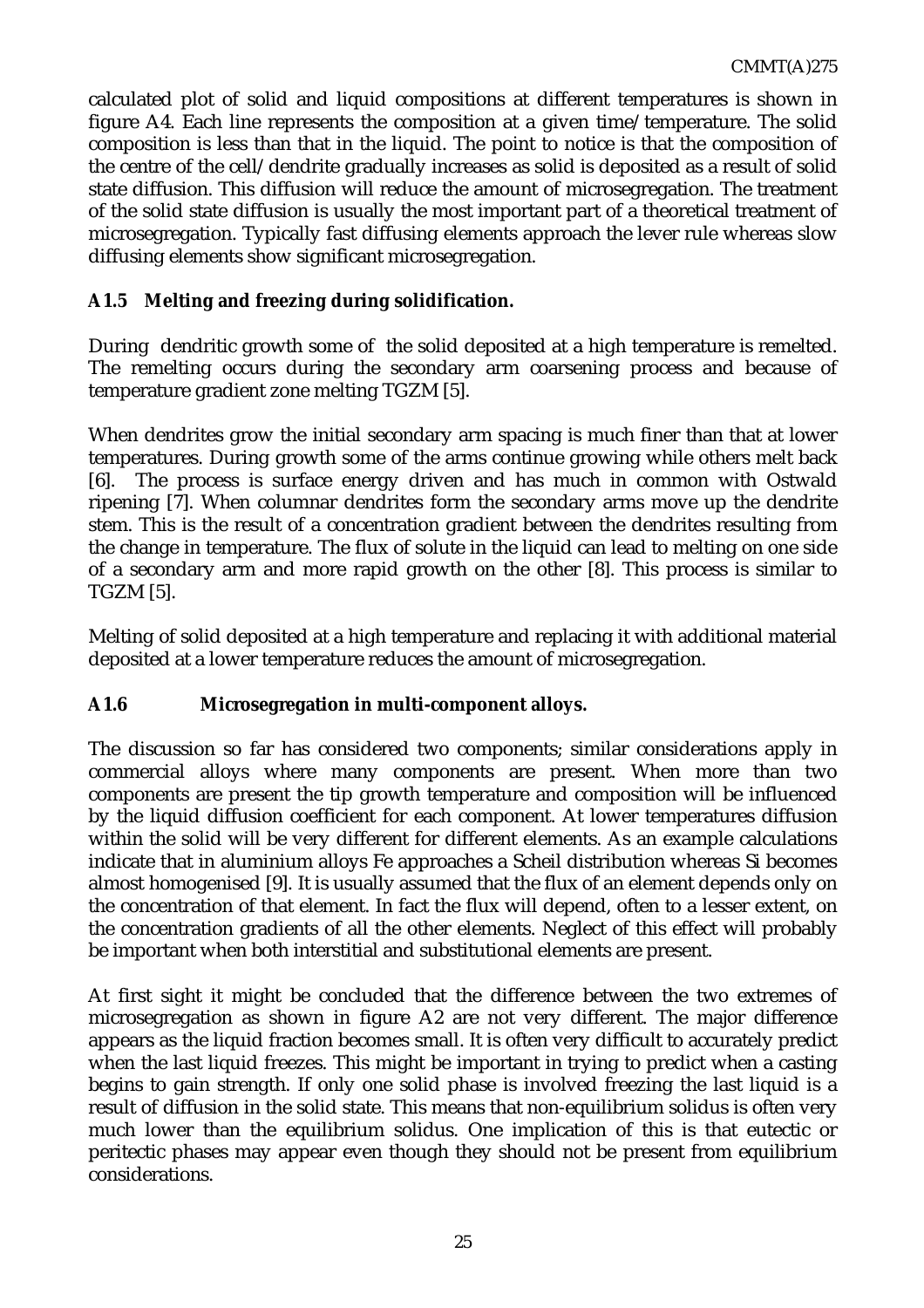In multicomonent alloys the path over the liquidus surface depends on the extent of the microsegregation. It is probable that the quantity of eutectic will be larger than expected from equilibrium considerations. When peritectic like reactions are involved the quantity of the higher melting point phase will be larger than expected. In some cases the initial single phase growth will be limited by reactions involving other phases which are local equilibrium phases but not equilibrium phases.

## **A2 Experimental measurement of microsegregation and fraction solid as a function of temperature.**

Various methods have been used to measure microsegregation. Measuring the nonequilibrium quantity of eutectic using optical techniques is a simple direct method. Electron optical techniques such as the electron microprobe or EDX may be used to measure composition. Line traces on transverse sections of directional grown sample can be used to investigate the composition change from the centre of a cell or dendrite; similarly line traces on lengthwise sections have shown saw-toothed composition profiles on secondary arms that are expected when TGZM occurs [10]. Difficulties arise in ensuring measured results are typical when only one section is investigated. A widely used technique which gives more representative results is that proposed by Gungor [11]. A grid is set up with a mesh size larger than the typical microstructure and the composition is measured at mesh corners. The composition is measured at a point which has an effective size small compared with the microstructure. A composition interval is chosen and the number of measurements within the range are counted and divided by the total number of points to give the area fraction (and thus volume fraction) for that composition interval. The composition can then be plotted against fraction by summing the volume elements.

It is difficult to measure fraction liquid as a function of temperature. Even with transparent materials it is difficult to allow for the liquid surrounding irregular dendrites, similar problems arise when Xray methods are used [12]. An alternative, widely used technique is to quench a directionally grown sample. Examples are shown in figure A5 [13]. The figure shows transverse section of three directionally grown peritectic alloys. Knowing the temperature gradient and temperature at one point allows the temperature of each section to be calculated. The left hand micrographs show primary dendrites surrounded by liquid. The peritectic phase has started growing in the second from left. A decreasing amount of liquid and an increasing amount of the peritectic phase occurs as the temperature decreases. In this type of experiment there will always be uncertainty as to whether the quench is rapid enough to show the growth interface. Good results are only possible when the cooling rate during the quench is about  $10<sup>4</sup>$  to  $10<sup>6</sup>$  faster than that during directional growth (estimated by noting the secondary arm spacing is approximately proportional to the freezing time raised to the power of a third [14]).

Other indirect methods such as scanning calorimetry can also be used to give an estimate of the fraction solid as a function of temperature. In the simplest approach the enthalpy versus temperature plot is extrapolated below the liquidus temperature and the enthalpy when completely solid is extrapolated to higher temperatures where melting has started (see figure A6). During cooling, the fractional distance between the lines gives a measure of the latent heat still to be evolved. Knowing the enthalpy change for each of the phases allows the fraction remaining liquid to be estimated. Figure A6b shows the estimated fraction solid measured using a single-pan DSC [15]. Problems arise in practice since it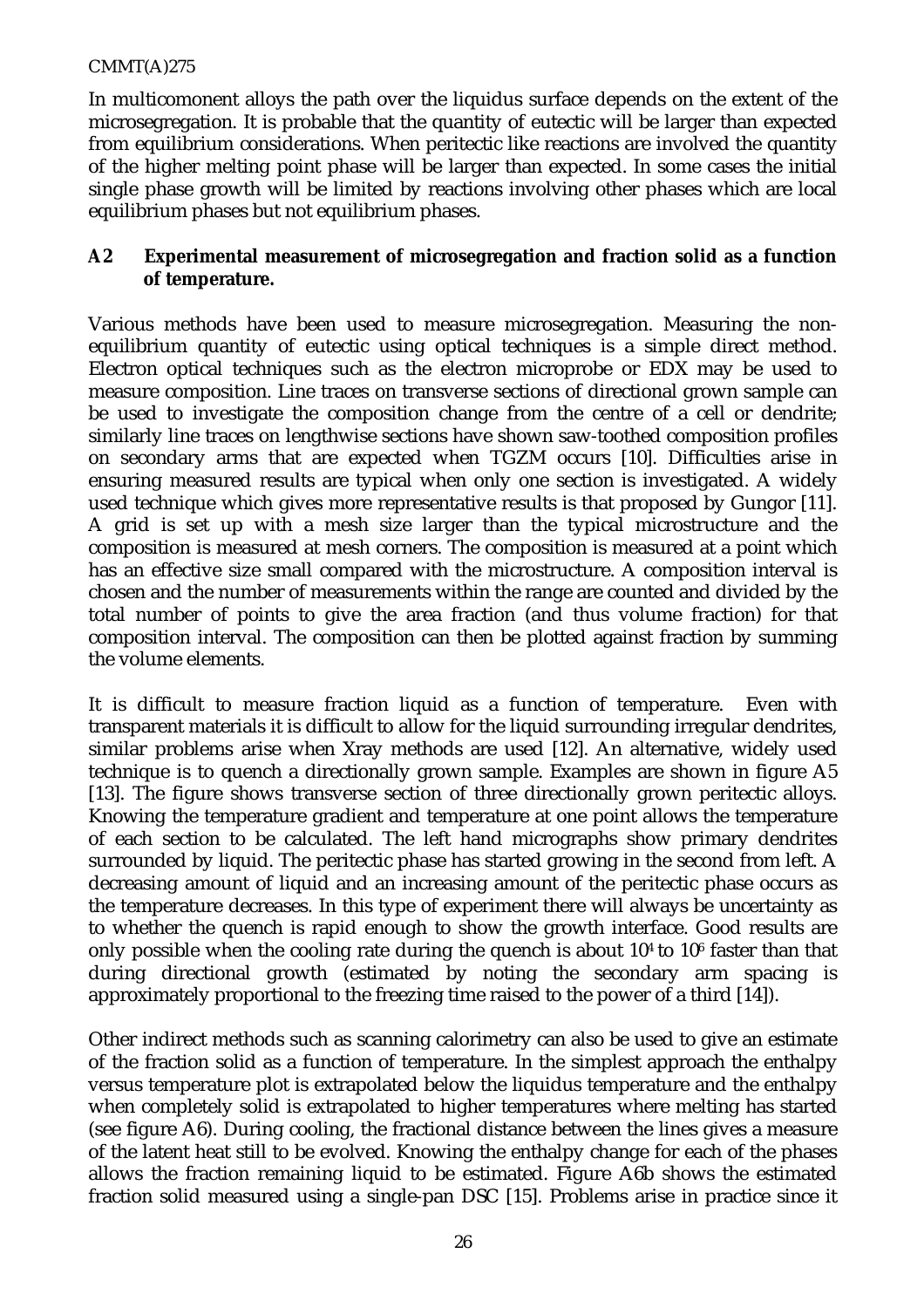may not be possible to extrapolate the enthalpy of solid from a low temperature because heat is evolved for reasons other than melting. Other serious problems arise in a conventional two-pan heat flux calorimeter if the raw data is not corrected for temperature smearing [15].

Potentially any physical property that is different in the solid and liquid phase might be used to estimate fraction solid. One such is the average electrical conductivity which has been used to estimate average thermal conductivity [16]. The electrical conductivity could in principal be used to give the fraction liquid provided the conductivity of each phase was known as a function of temperature and an allowance could be made for the changing composition in the liquid and possible composition gradients within the solid. Similar problems might be expected to arise with techniques which measure the speed of sound [17].

In summary techniques are available to measure the results of microsegregation optically and electron optical techniques are available to measure concentration profiles after solidification. The physical property which varies most significantly between liquids and solids is enthalpy. For this reason it is suggested that improved scanning calorimetric techniques are the most promising for investigating the fraction solid as a function of temperature.

## **A3. Theoretical models of microsegregation.**

A large number of microsegregation models have been proposed over the last thirty years. In their review Kraft and Yang [18] mention 63 and others could be added to the list. The initial models carried out Scheil type calculations eg [19]; later models attempted to allow for tip undercooling effects [20]. Other workers attempted to allow for diffusion in the solid anlalytically [21,22], these models were crude and did not allow the variation in diffusion coefficient with temperature. Kirkwood [23,24] and co-workers [25,26] considered back diffusion in the solid using numerical methods and established the importance of considering the variation in diffusion coefficient with temperature. Attempts have been made to allow for coarsening and TGZM effects [27,28].

None of the treatments can be considered to be a complete description of the solidification process. All simplify the solidification problem so that analysis can be made. The aim in this section will be to describe, as an example, the model "Alloy" [9] written by the author and to examine the approximations which have been made in this and other microsegregation models. The two component version of the program "Alloy" treats solidification in some fifty binary system. Phase diagram information and other data are stored in a data base. The numerical model handles primary phase, eutectic and peritectic growth. First the alloy composition and growth conditions are selected and the program is run. During a run, the cooling curve, microsegregation plot and a schematic microstructure is displayed. About eighty copies of the binary program have been distributed (copies are available with the instruction manual on request). The multicomponent version is being developed; the program calls MTDATA for phase diagram information at each cycle and at present can treat single phase solidification.

Both the binary and multicomponent versions use the same diffusion solver. This can handle any number of components and any number of phases. At present it is assumed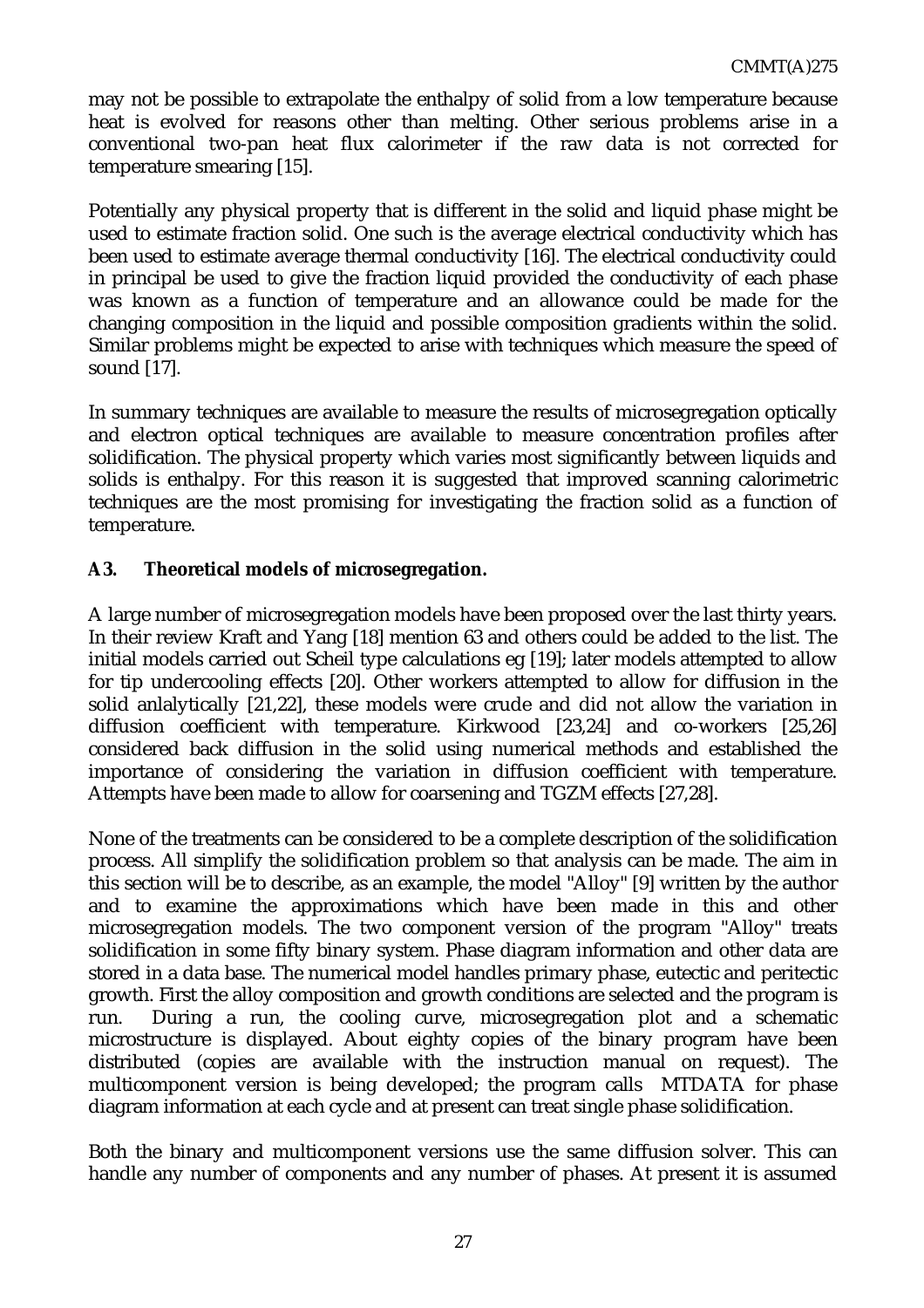that the flux of a component depends only on the composition gradient of that component (this restriction could be removed relatively easily).

The basic assumption made in the model is that a thin section such as that shown in figure A7 is analysed as the alloy freezes. The section starts at the tip of the dendrite and is then cooled to room temperature. It is assumed that there is no appreciable loss of solute from the section in the dendrite growth direction. This assumption was examined with a three dimensional cell/dendrite model [4] and found to be valid except near the dendrite tip. In "Alloy" allowance is made for diffusion in the tip region by assuming that the initial fraction liquid is given by the fraction that would be present at the cell/dendrite growth temperature at equilibrium. The assumption is unlikely to be very wrong once the diffusion fields near the dendrite tip have overlapped; that is about one primary spacing behind the tip. This assumption deals with the effect discussed in section A1.3 and is similar to that made by other workers.

As a slice cools, the composition in contact with the boundary between the phases is forced to follow the phase diagram. The change in composition at the boundary leads to diffusion and the movement of the boundary. If solid and liquid are present as the slice cools solidification occurs. If solid state diffusion is negligibly small, the variation in solid composition reproduces the Scheil equation and if the solid diffusion coefficient is large almost complete mixing occurs in both the solid and liquid. Any intermediate amount of diffusion is automatically treated by the program.

When a peritectic reaction occurs a new solid phase is introduced between the solid and liquid. The growth of the new phase is determined by the interface conditions and diffusion in the three phases a b and liquid. When a eutectic is formed a new pseudo single phase is considered to have been produced. The phase is assumed to be single phase because only one length scale is treated in the present model. If the eutectic was being fully treated, diffusion and the effect of curvature would be necessary on the scale of the eutectic. In the model the pseudo single phase is deposited with the same composition as the liquid.

An implicit control volume technique is used [29]. Each phase is divided up into a number of control volumes (or boxes). A careful account is then made of the fluxes of solute into a box to give the change in composition inside the box. The flux through a control volume wall is the diffusive flux and that due to the motion of the wall. The accumulation of solute within a control volume takes into account the fluxes and the change in volume. The numerical technique is implicit; that is the composition and position at all the control volume centres at the end of the time step are used to calculate fluxes which would change the starting composition to the final composition. The fluxes are calculated by either using an upwind approximation or central difference approximation [29].

The boundary between phases is placed at a control volume centre. The control volumes within a phase expand or contract as a phase grows or shrinks. An accumulation of solute equation exists for each control volume. As mentioned earlier, the calculated compositions must also be consistent at each phase boundary with the phase diagram at the relevant temperature. This boundary condition between the phases provides an additional equation that allows the boundary motion to be calculated. Since the model is implicit any time step is mathematically stable and the only limitation on step is loss of physical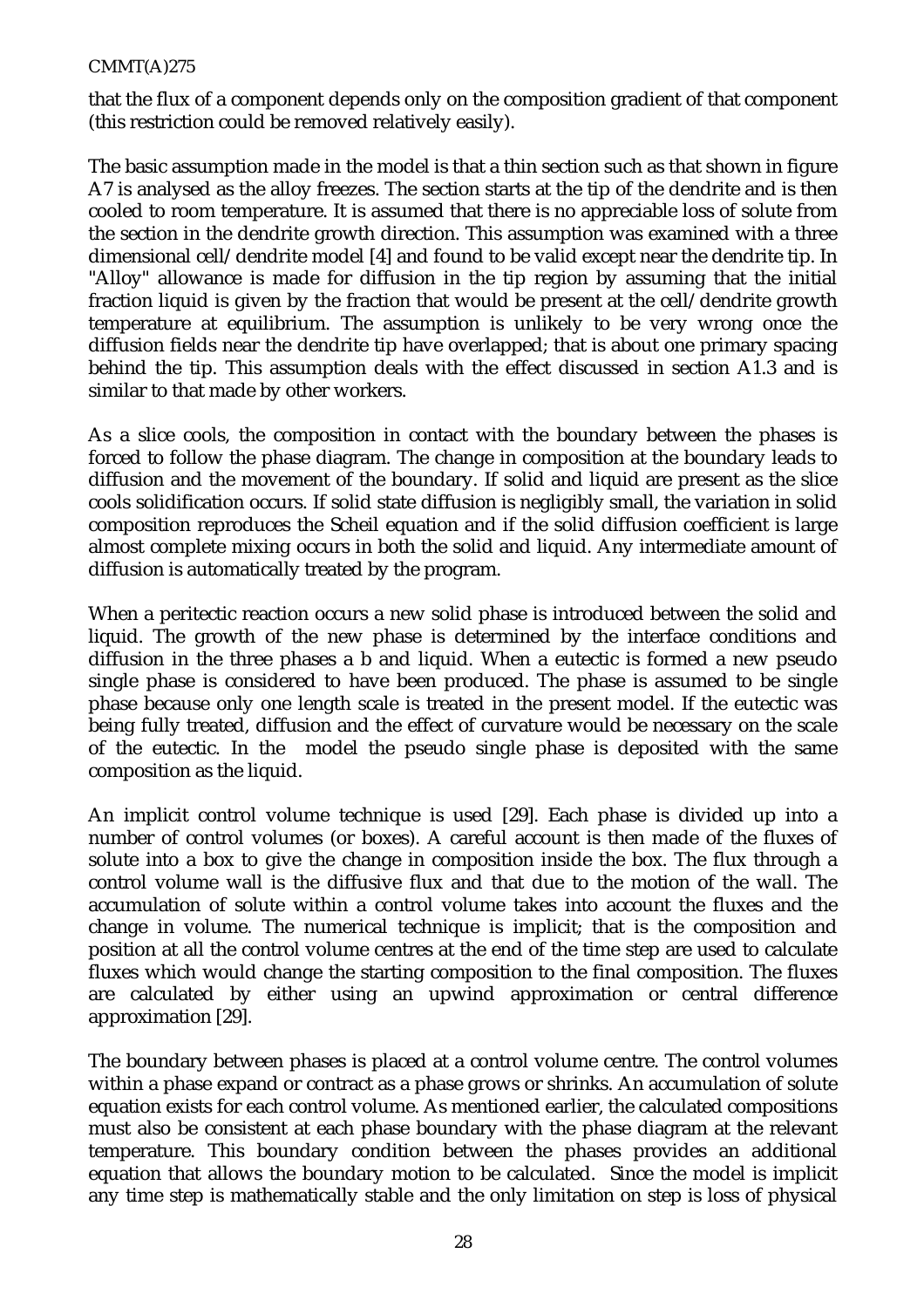accuracy. A Newton Raphson technique is used to solve the non-linear simultaneous equations. Usually three iterations are needed to give errors limited by double precision accuracy (typically 10-12 in composition). All control volumes within a phase have the same size. The control volume size will generally be different for each phase. The size is monitored at each time step and changed by altering the number of control volumes within that phase; when the size is greater than 1.45 times the average size, more boxes are created; when the size is less than 0.69 the average size, boxes are removed. The new compositions and position of the box centres are obtained by interpolation. The minimum number of boxes is taken to be two. The time step is adjusted during a run so that no wall moves more than two box spacings.

Controls within the program allow the central difference or upwind approximation to be used and allow planar or axi-symmetry to be imposed. Three different growth modes (cooling or heating modes) can be imposed:

1) In the first steady state directional growth is assumed. This would apply when a specimen is pulled from a furnace or during the directional growth of a turbine blade. The temperature drop in a time interval is that necessary to account for latent heat evolution and any change in conductivity resulting from the change in fraction of the phases.

2) The second mode simply assumes the cooling rate is constant. Since the cooling rate can be changed at will during the run, this means that a cooling curve, for example from a DC casting, can be exactly reproduced.

3) The third mode assumes a constant rate of heat extraction. In this mode the temperature at the end of the time step is calculated by the model. This mode produces cooling curves similar to those obtained during traditional thermal analysis or during differential thermal analysis.

Clearly a dendrite cannot really be described by planar or axi-symmetry. A complete treatment of a three dimensional dendrite is not possible. The trick used in the "Alloy" program and in all approximate descriptions of microsegregation is based on the assumption that reasonable results can be obtained if a suitable length scale and the correct solid state diffusion coefficient is used. The difficulty comes in deciding how to choose the length scale as a function of alloy composition and growth conditions. The numerical models mentioned earlier can be used to predict cell and dendrite primary spacing as a function of the growth conditions. Analytic expressions have been obtained by fitting the numerical results [4]. For the cellular structure it is reasonable that the diffusion length scale should be the primary cell spacing. For dendrites a suitable length scale is more difficult to justify. In the present work, fractions of the primary spacing are arbitrarily assumed to be valid. The fraction is chosen by considering the relative contribution due to gradient term and the velocity term. The fraction is gradually changed from 0.5 to 0.25 [9]. These values are based on experience and are at least qualitatively correct. Another approach is to use a spacing given by coarsening kinetics [25] or alternatively using previously measured values. What is used as the diffusion distance is the weak step in all numerical models of this type.

In "Alloy" no direct allowance is made for coarsening or TGZM, it is suggested that an increased solid state diffusion coefficient would produce a similar effect. The problem is that the coarsening or TGZM cannot be treated with any rigour. The difficulty is that it is not possible to estimate the fraction of each solid composition that is melted nor is it possible to estimate the quantity of material that is melted. All that really happens, when an oversimplified model is used is that additional adjustable parameters are introduced.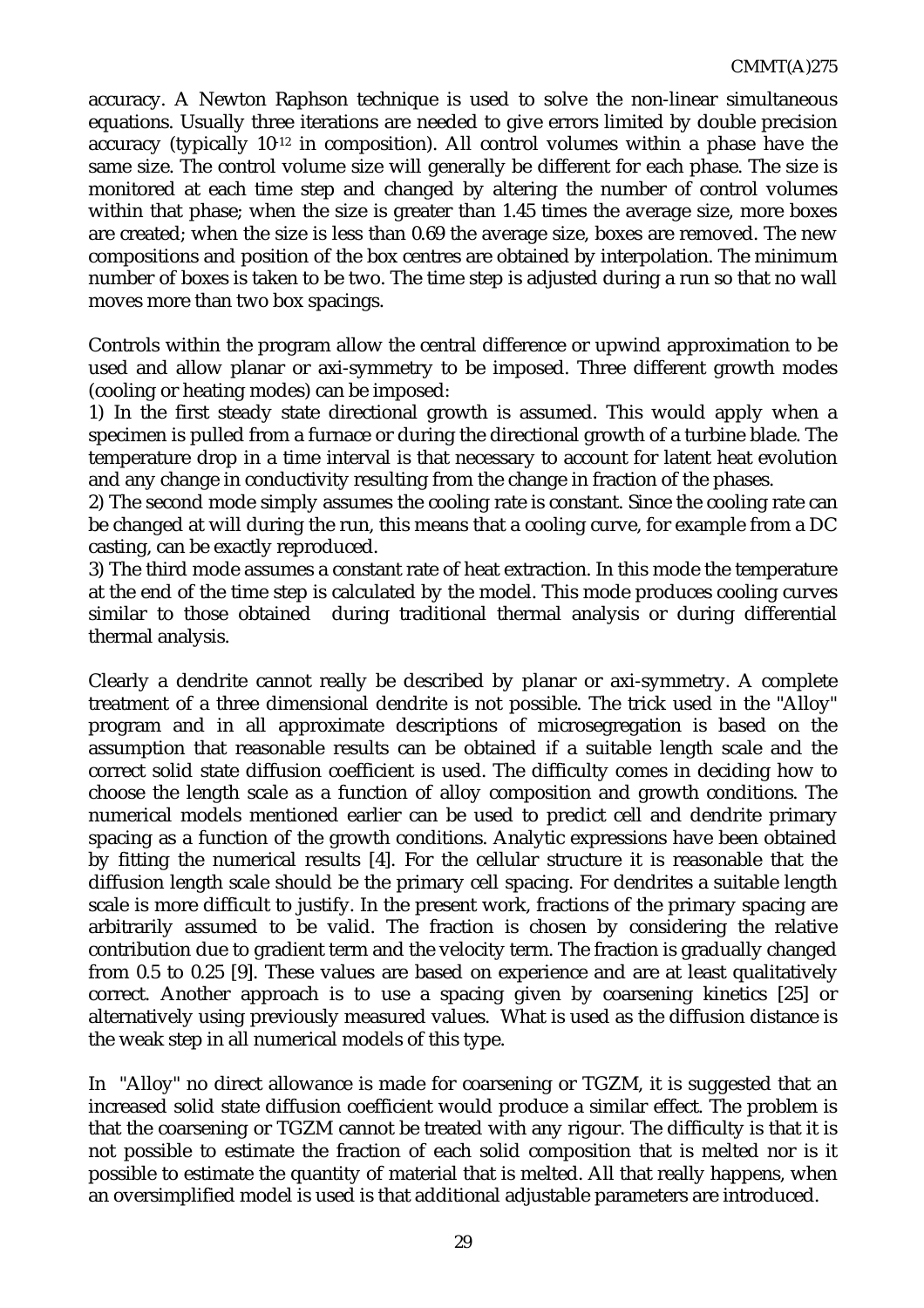Despite these reservations reasonably accurate predictions can be made. Quenched interface sections in three peritectic systems were shown in figure A5 to illustrate quenching as an experimental technique. These and other sections were used to measure the quantity of each of the phases as a function temperature. A comparison of the measurement with prediction is shown in figure A8a, b and c. The points are the experiment and the lines the prediction. Very good agreement has been obtained but it should be realised that the solid state diffusion coefficients have been fitted since none were available. The values estimated do not appear to be unreasonable. It is of interest to note that the initial fraction solid calculated by the model for dendritic growth is reasonable justifying the treatment of the dendrite tip.

#### **A4. The value of the approximate models**

What must be admitted is that none of the models is completely rigorous. The question then is how valuable are they? Their main value must be in the increase of understanding. The use of the Scheil equation to describe microsegregation instead of assuming equilibrium cooling was a step forward; but unfortunately it led too easily to the assumption that the Scheil distribution always occurs. The use of diffusion models by Kirkwood and others showed the importance of back diffusion. It quickly became apparent that only a small change in the solid state diffusion coefficient changes conditions from approaching the Scheil limit and to that approaching the lever rule. It also became apparent that the temperature dependence of the diffusion coefficient plays an important role in understanding microstructure. The models allow widely held assumptions to be tested. As an example it is usually stated in textbooks that cooling something slowly will eliminate microsegragation. Using the models it can easily be shown not to be true. When a material is slowly cooled the structure is coarser so that back diffusion is more difficult and this compensates for the additional available time. Although the models are not rigorous they are quantitative so the assumptions and improvements can be tested. An essential feature for future use of models is the availability of solid state diffusion data.

## **A5. Other theoretical approaches.**

A great deal of interest has recently arisen on phase field modeling [30-33]. This is a very powerful technique that allows the interface between the solid and liquid to be modelled in detail. It is possible to produce two-dimensional dendrites growing from a nucleus reproducing the dendrite tip and arms. Microsegregation occurs as does the coarsening process. Single dendrites are begining to be produced in three dimensions. The problem with this approach is that it is extremely computer intensive. Considerable computing time is needed on the fastest computers available to allow one dendrite to grow for a short time. It is clear, however, that eventually many dendrites and dendrite arrays will be treated first in binary systems then in multi-component systems. When this occurs it will possible to model the solidification path over the multi-component liquidus surface with considerable rigour. Accuracy will be possible if the phase diagram and diffusion data are available; in addition it will be necessary to have data on solid-liquid surface energies and even on the anisotropy of the surface energy. In this authors view there are formidable obstacles to be overcome become the approach can expect to be used as a predictive tool for treating microsegregation.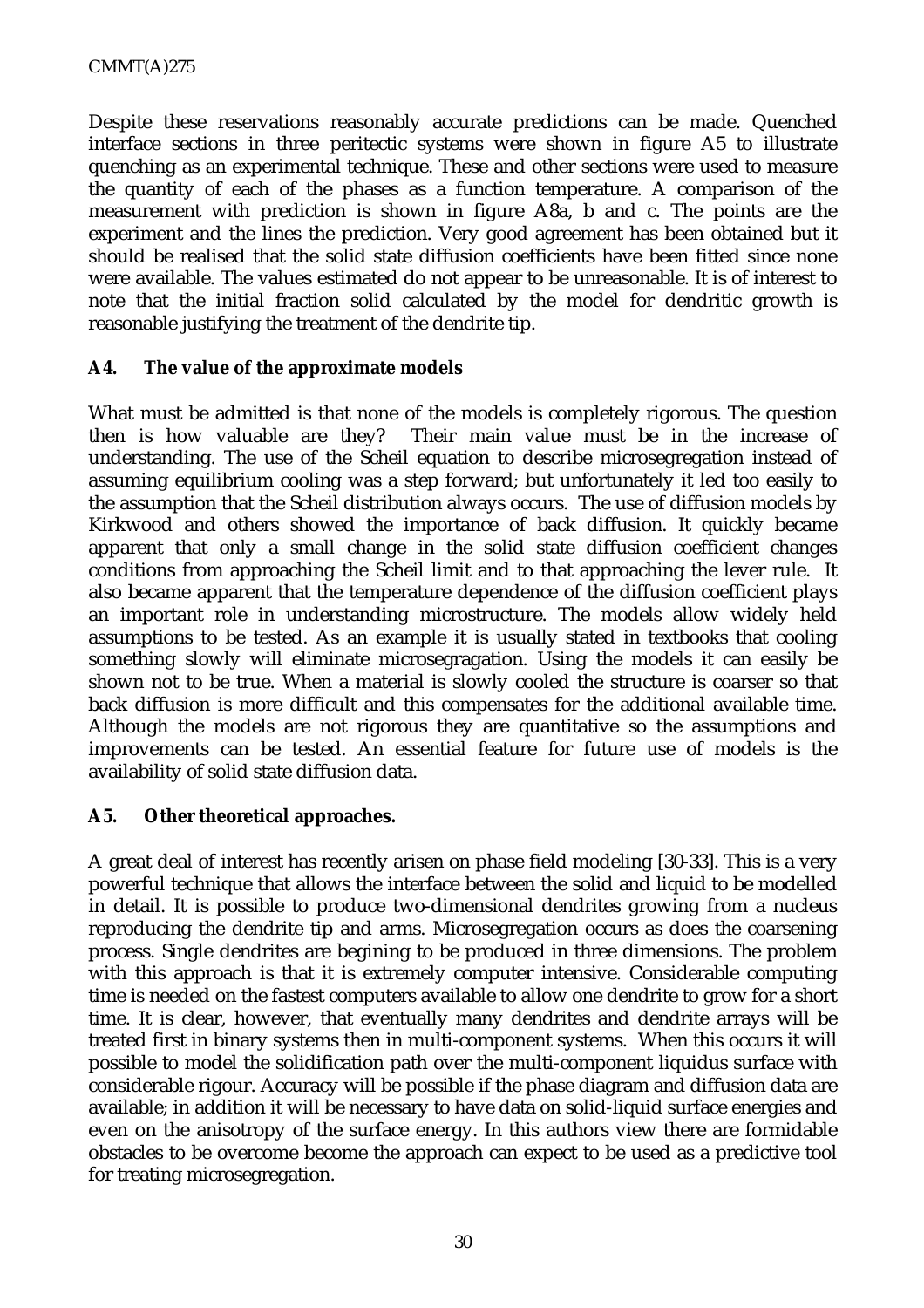## **A6 Conclusions**

Understanding and modelling microsegregation is an industrially important problem. At present, the simplified back diffusion models provide the most realistic method for getting quantitative results. It is probable that within the next decade more detailed modelling such as the phase field method will allow more rigorous analyses to be made. In future as now the numerical work will be limited by the lack of data and in particular the lack of diffusion data.

#### **References:**

- 1. RE Reed-Hill and R Abbaschian, "Physical Metallurgical Principles 3rd Edition", PWS Publishing Company, 1994, p 327.
- 2. SC Flood and JD Hunt, in Metals Handbook, Ninth Edition Volume 15 Casting, ASM Publishing 1988, p130-136.
- 3. WW Mullins and RF Sekerka, J. Applied Physics, **35** (1964) 444.
- 4. JD Hunt and S-Z Lu, Metallurgical and Materials Transactions A, **27A** (1996) 611.
- 5. WG Pfann, "Zone Melting", John Wiley, New York, 1958, p. 254.
- 6. KA Jackson, JD Hunt DR Uhlmann and TP Seward, Trans. Met. Soc AIME, **236** (1966) 149.
- 7. JW Martin and RD Doherty, "Stability of Microstructures in Metallic Systems", Cambridge University Press, 1976, p173-209.
- 8. DJ Allen and JD Hunt. Met.Trans., **7A** (1976) 767.
- 9. JD Hunt and RW Thomas, SP97 Proceedings of the 4th Decennial Conference on Solidification Processing, Sheffield University 1997, p 350.
- 10. DJ Allen and JD Hunt. Solidification and Casting of Metals, Proceeding of the Sheffield Conference 1977, published by the Metals Soc 1979, p39-43.
- 11. MN Gungor, Metallurgical Transactions A, **20A** (1989) 2529-2533.
- 12. PD Lee and JD Hunt, Scripta Materialia, **36 No 4**, (1997) 399-404.
- 13. HP Ha and JD Hunt, Metallurgical and Materials Trans A, to be published Feb 2000
- 14. MC Flemings, "Solidification Processing", McGraw Hill 1974, p150.
- 15. HB Dong and JD Hunt, accepted for publication in the Proceedings of the 15th European Conference on Thermophysical properties Sept 1999
- 16. B Monaghan, private communication 1999
- 17. C Scurby, communicated to AWD Hills 1999.
- 18. T Kraft and YA Chang, JOM , Dec 1997 p 20.
- 19. R Mehrabian and MC Flemings, Metallurgical Trans, **1** (1970) 455.
- 20. RM Sharp and MC Flemings, Metallurgical Trans, **4** (1973) 997.
- 21. HD Brody and MC Flemings, Trans. Met. Soc. AIME, **236** (1966) 615.
- 22. TW Clyne and W Kurz, Met. Trans, **12A** (1981) 965.
- 23. AJW Ogilvy and DH Kirkwood, Appl Sci Res, **44** (1987) 43.
- 24. AA Howe and DH Kirkwood, Solidification Processing, 1987, Institute of Metals London 1988, p 63
- 25. AA Howe, Appl Sci Res, **44** (1987) 51.
- 26. AA Howe, Modeling of casting, welding and advanced solidification processes V, (TMS 1991) p 461.
- 27. A Mortensen, Met. Trans, 19A (1989) 247.
- 28. AWD Hills and JT Duncombe, Modeling of casting, welding and advanced solidification processes VII, (TMS 1995) p 467.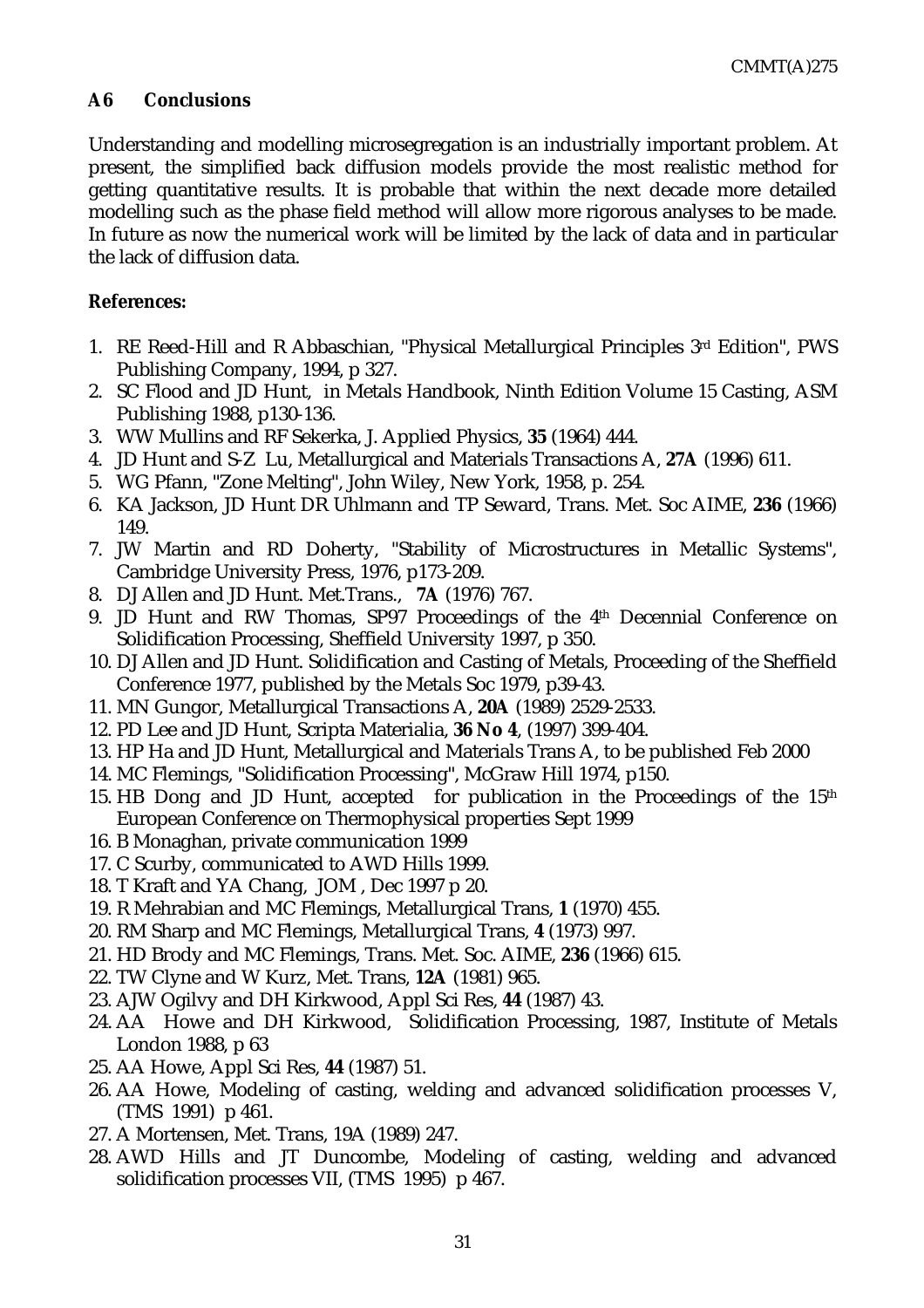- 29. SV Patankar, "Numerical heat transfer and fluid flow", Hemisphere Publishing USA, 1980, p30-31.
- 30. R Kobayashi, Physica D, **63** (1993) 410
- 31. AA Wheeler, WJ Boettinger and GB McFaddon, Phys. Rev A, **45** (1992) 7424.
- 32. G. Caginalp and W Xie, Phys Rev E, **48**, (1993) 1897.
- 33. JA Warren and WJ Boettinger, SP97 Proceedings of the 4th Decennial Conference on Solidification Processing, Sheffield University 1997, p 422.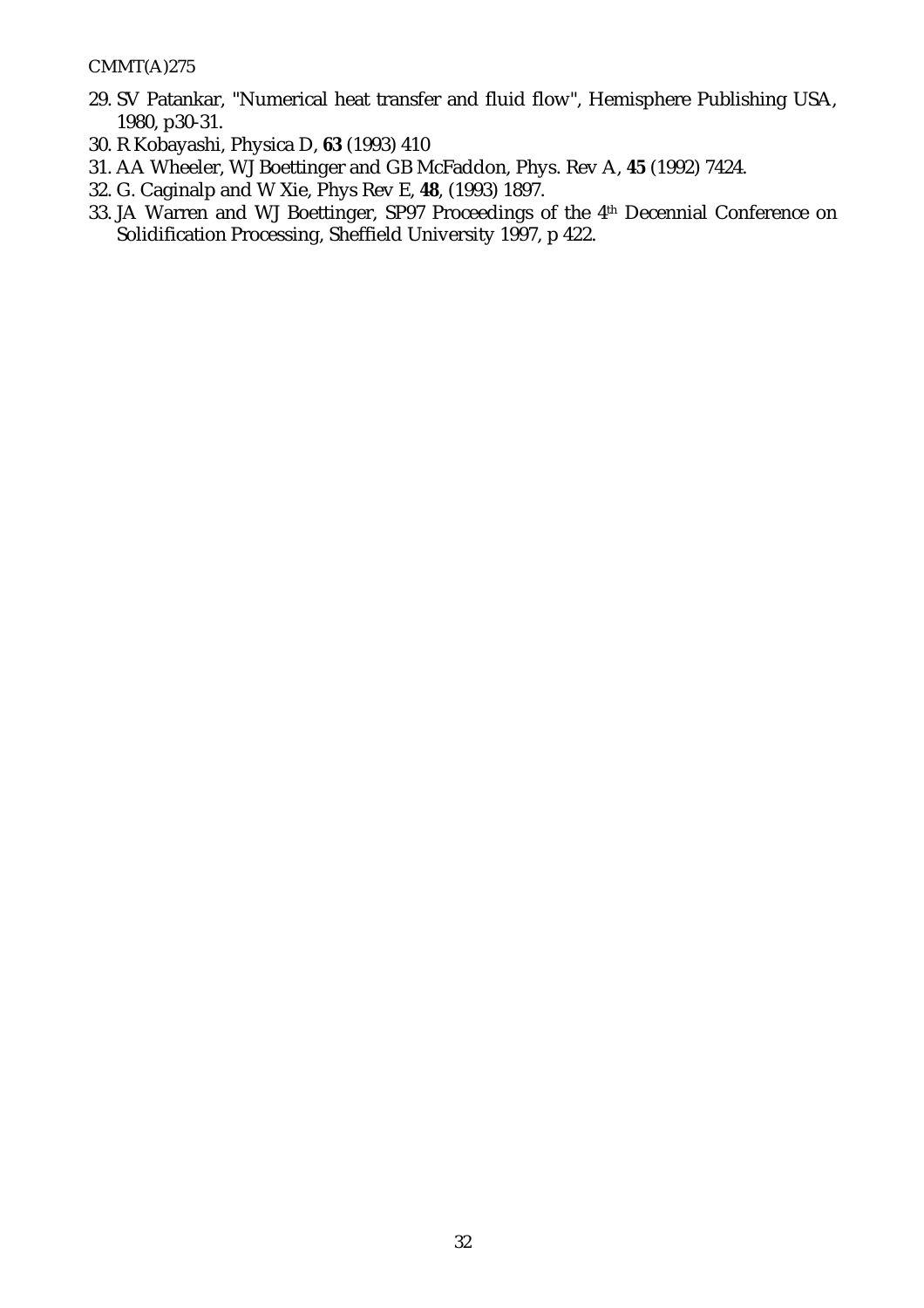![](_page_35_Figure_0.jpeg)

Composition

![](_page_35_Figure_2.jpeg)

![](_page_35_Figure_3.jpeg)

![](_page_35_Figure_4.jpeg)

![](_page_35_Figure_5.jpeg)

![](_page_35_Figure_6.jpeg)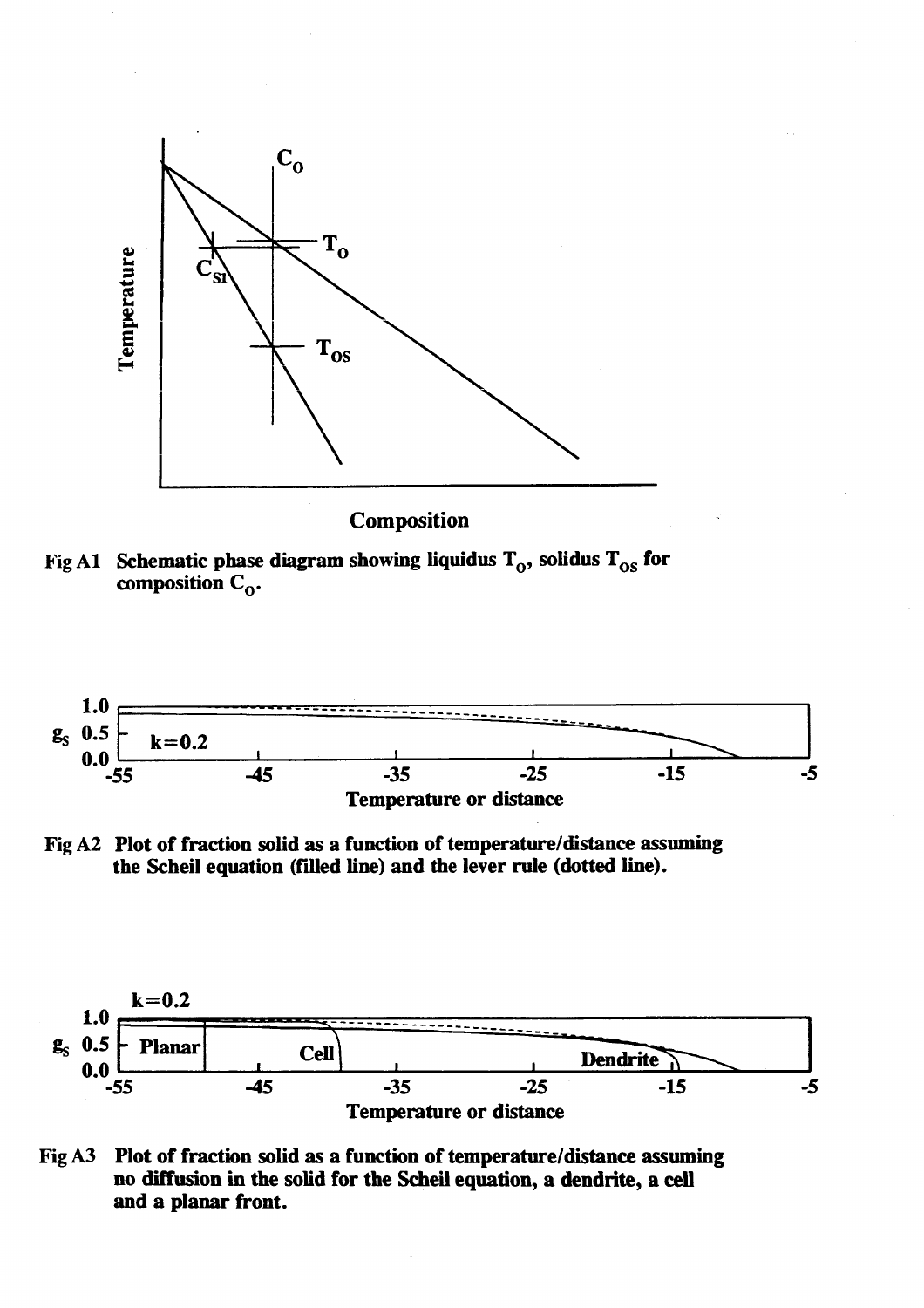#### System: BiPb Input data: Pb 9.98 at % Bi: Cooling mode: Steady state growth Temperature gradient  $= 9.46$ K/mm Tip velocity = 65.9  $\mu$ /s Cooling rate at tip =  $0.62$  K/s Calculated data: First solid Lead rounded dendrites Diffusion distance = 65.3  $\mu$ Primary spacing = 130.7  $\mu$ Tip undercooling  $= 2.55 \text{ K}$

![](_page_36_Figure_1.jpeg)

Fig A4 Example run of composition in the solid and liquid in the BiPb system. Plots have been made every 9K.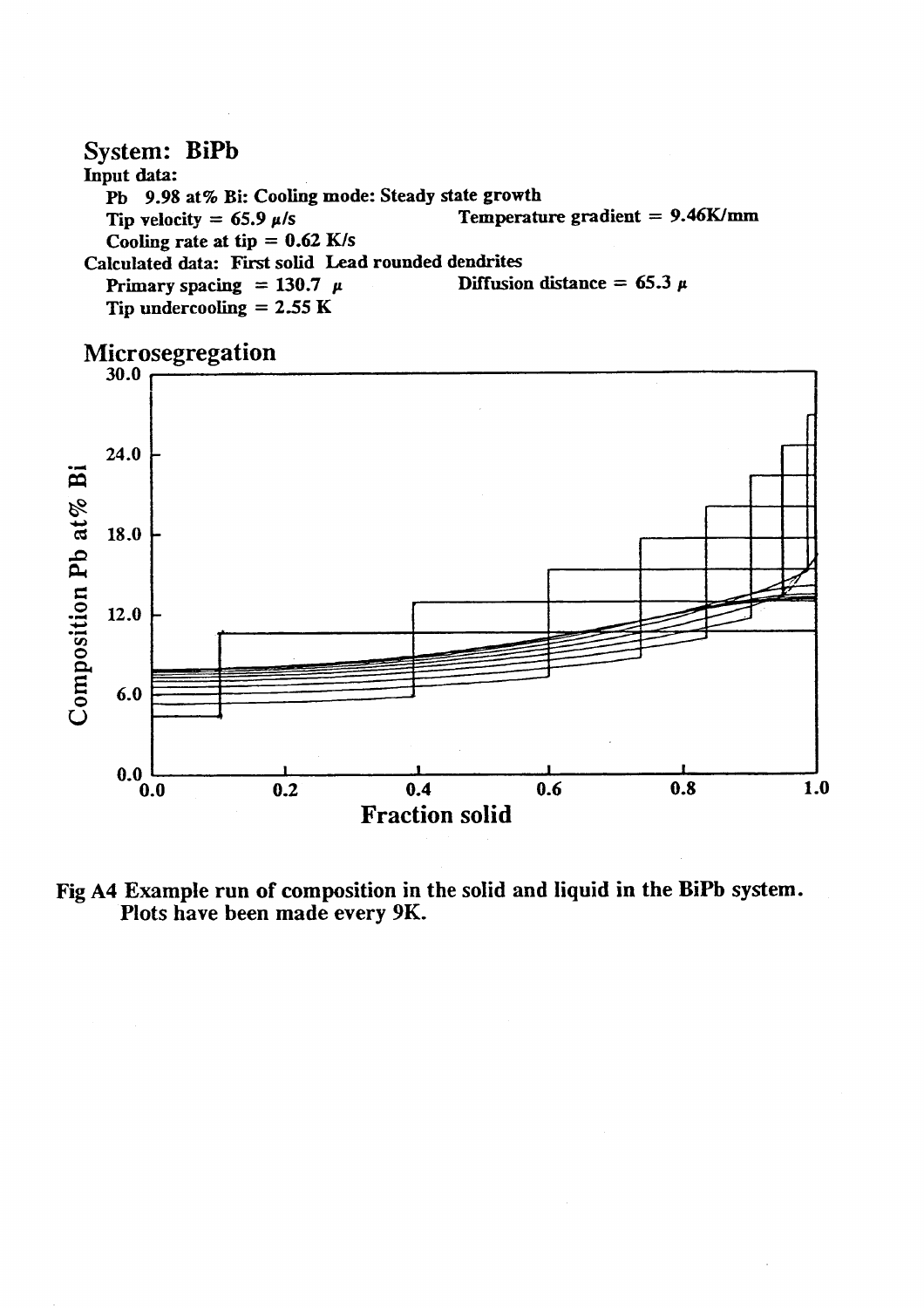![](_page_37_Figure_0.jpeg)

![](_page_37_Figure_1.jpeg)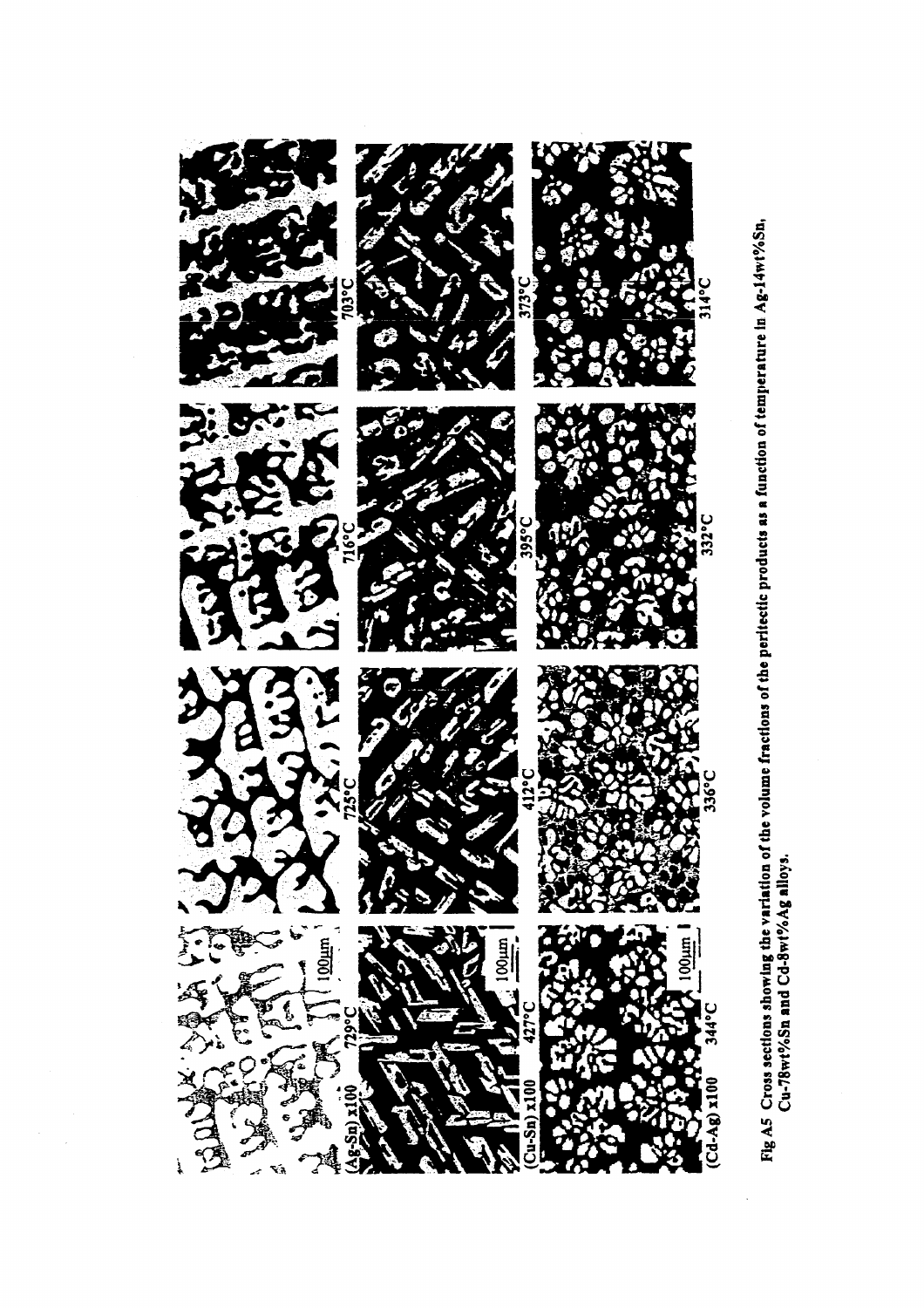![](_page_38_Figure_0.jpeg)

Fig A6 Results for LM25 measured using a single-pan DSC [15] a) Measured enthalpies. b) Estimated fraction solid.

![](_page_38_Figure_2.jpeg)

Fig A7 Schematic diagram showing section treated in the numerical model.